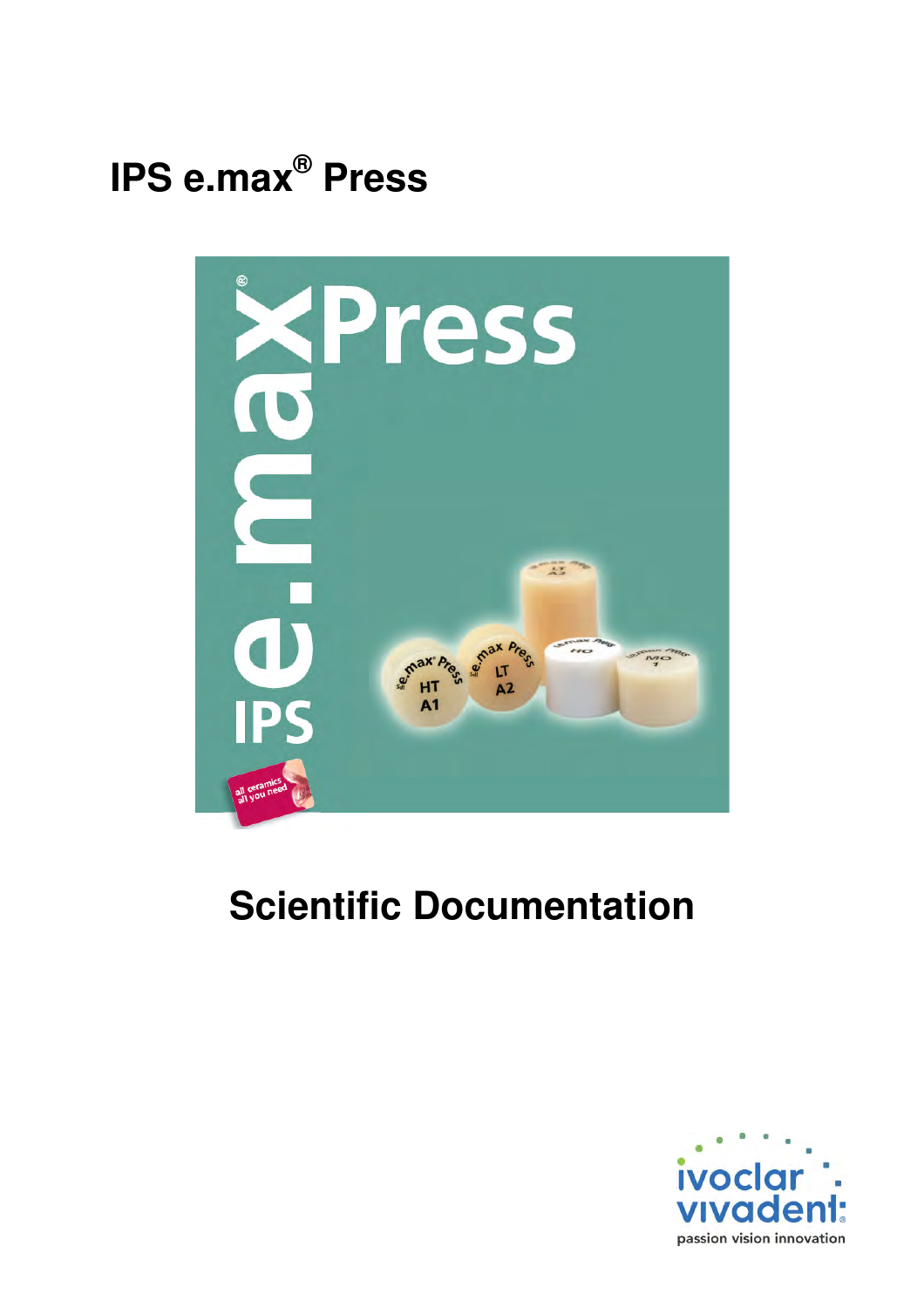#### **Contents**

| 1.1  |                                                                                  |  |
|------|----------------------------------------------------------------------------------|--|
| 1.2  |                                                                                  |  |
| 2.   |                                                                                  |  |
| 3.   |                                                                                  |  |
| 3.1  |                                                                                  |  |
| 3.2  |                                                                                  |  |
| 3.3  |                                                                                  |  |
| 4.   |                                                                                  |  |
| 4.1  |                                                                                  |  |
| 4.2  |                                                                                  |  |
| 4.3  |                                                                                  |  |
| 4.4  |                                                                                  |  |
| 4.5  |                                                                                  |  |
| 4.6  | Survival rate and fracture strength of partial crowns in premolars made of all-  |  |
| 4.7  |                                                                                  |  |
| 4.8  |                                                                                  |  |
| 4.9  |                                                                                  |  |
| 5.   |                                                                                  |  |
| 5.1  |                                                                                  |  |
| 5.2  | Prof. Dr Kern, Universitätsklinikum Schleswig-Holstein, Kiel, Germany26          |  |
| 5.3  | Prof. Dr Anusavice, University of Florida, Gainesville; Dr Esquivel-Upshaw,      |  |
| 5.4  |                                                                                  |  |
| 5.5  |                                                                                  |  |
| 5.6  |                                                                                  |  |
| 5.7  |                                                                                  |  |
| 5.8  | Prof. Dr K. Böning, Technische Universität Dresden, Germany 33                   |  |
| 5.9  | Dr A. Peschke, Dentist R. Watzke, Internal Clinic, Ivoclar Vivadent AG, Schaan33 |  |
| 5.10 |                                                                                  |  |
| 6.   |                                                                                  |  |
| 6.1  |                                                                                  |  |
| 6.2  |                                                                                  |  |
| 6.3  |                                                                                  |  |
| 6.4  |                                                                                  |  |
| 6.5  |                                                                                  |  |
| 6.6  |                                                                                  |  |
| 6.7  |                                                                                  |  |
| 6.8  |                                                                                  |  |
| 7.   |                                                                                  |  |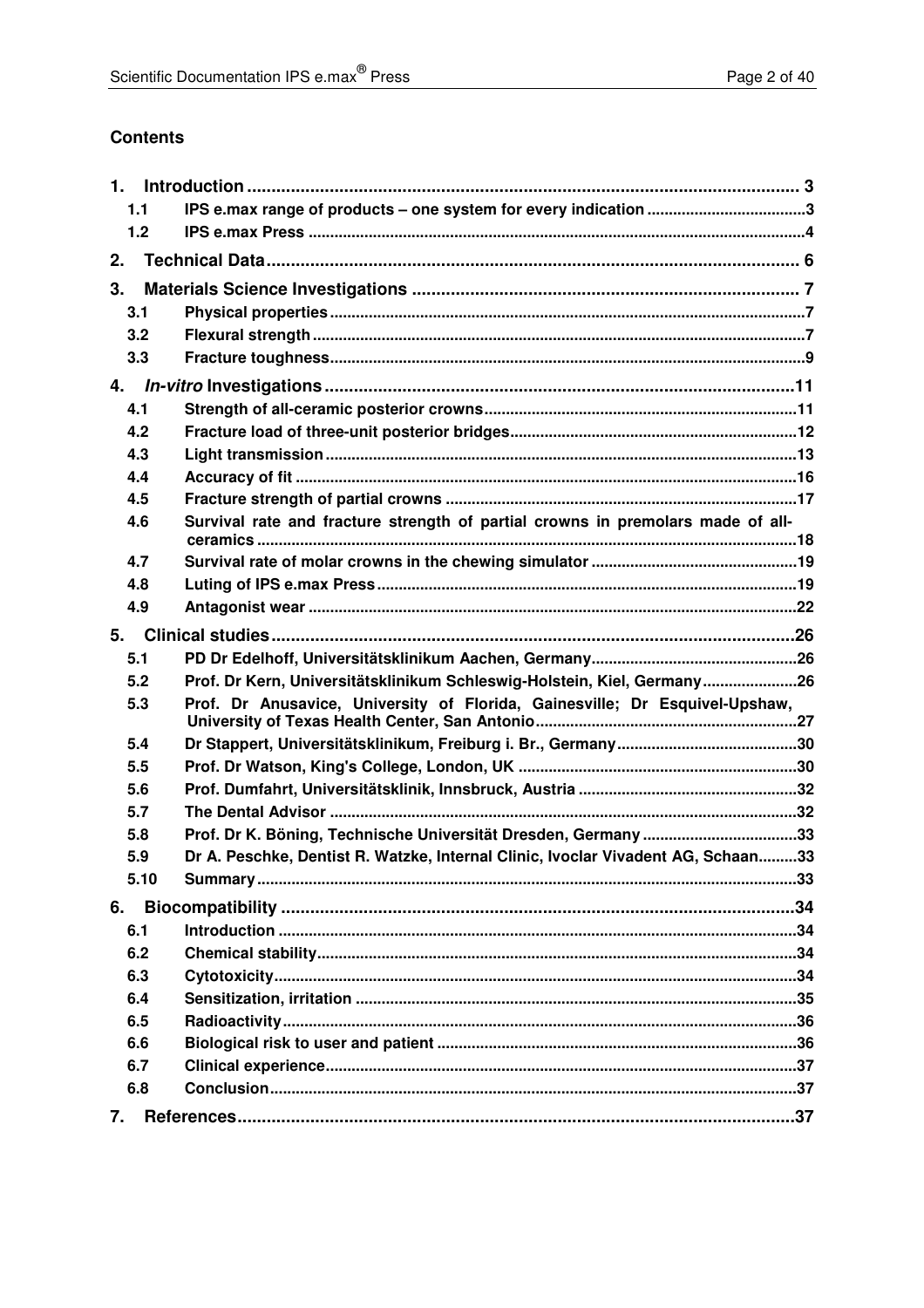### **1. Introduction**

#### **1.1 IPS e.max range of products – one system for every indication**

IPS e.max is an innovative all-ceramic system which enables you to accomplish virtually all indications for all-ceramic restorations, ranging from thin veneers to 12-unit bridges.

IPS e.max comprises highly esthetic, high-strength materials for both the press and CAD/CAM technology. The system includes innovative lithium disilicate glass-ceramic materials, which are particularly suited for single restorations, and high-stability zirconium oxide materials for long-span bridges.

Each patient case comes with its own requirements and treatment goals. IPS e.max meets these requirements, because its product range provides you exactly with the material that you need:

- A choice of two materials is available for the press technique: the highly esthetic lithium disilicate glass-ceramic IPS e.max Press and IPS e.max ZirPress, a fluorapatite glassceramic ingot for the rapid and efficient press-on technique on zirconium oxide frameworks.
- For CAD/CAM applications, you can choose between the innovative IPS e.max CAD lithium disilicate block and the high-strength IPS e.max ZirCAD zirconium oxide, depending on the requirements of the specific patient case.
- The IPS e.max range of materials is completed by the IPS e.max Ceram nano-fluorapatite layering ceramic, which can be used to characterize/veneer all IPS e.max components, irrespective of whether they are made of glass- or oxide ceramic.

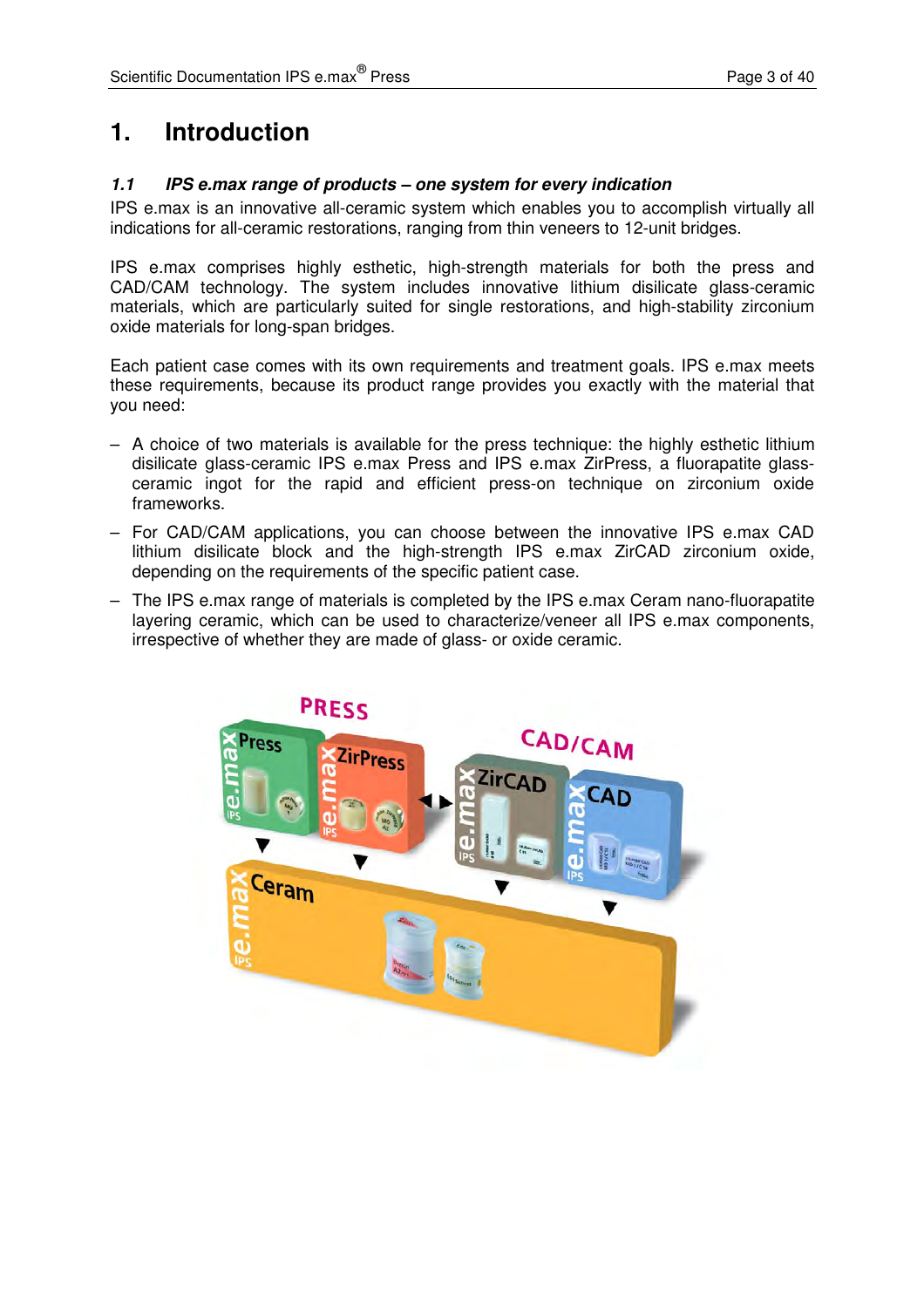#### **1.2 IPS e.max Press**

#### 1.2.1 Material / Manufacture



Fig. 1: IPS e.max Press ingots

IPS e.max Press are pressable ingots (Fig. 1) consisting of lithium disilicate glass-ceramic  $(LS<sub>2</sub>)$  in different degrees of opacity  $(HT, LT, T)$ MO, HO).

The ingots are suitable for the fabrication of frameworks or fully anatomical (and partially reduced) restorations.

These ingots have been developed on the basis of a lithium silicate glass-ceramic (Fig. 2). Due to the use of new technologies and optimized processing parameters, the formation of defects in the bulk of the ingot is avoided.



Fig. 2: Materials system  $SiO<sub>2</sub>-Li<sub>2</sub>O$  [1]

As lithium disilicate glass-ceramic  $(LS<sub>2</sub>)$  and zirconium oxide (IPS e.max ZirCAD) feature a very similar coefficient of thermal expansion, the same layering ceramic (IPS e.max Ceram) can be used in conjunction with all the components of the IPS e.max system.

IPS e.max Press is processed in the dental laboratory using the well-known lost-wax technique. This technique is distinguished for providing a high accuracy of fit.

#### 1.2.2 Coloration

Coloration is based on the requirements of the user. The coloration scheme has been kept as simple as possible to make sure that the system is straightforward and easy to use. However, different degrees of translucency are necessary to meet the requirements of specific indications. In general, the MO ingots exhibit an increased level of opacity and are esthetically veneered using IPS e.max Ceram. The MO group of 4 shades comprising MO 1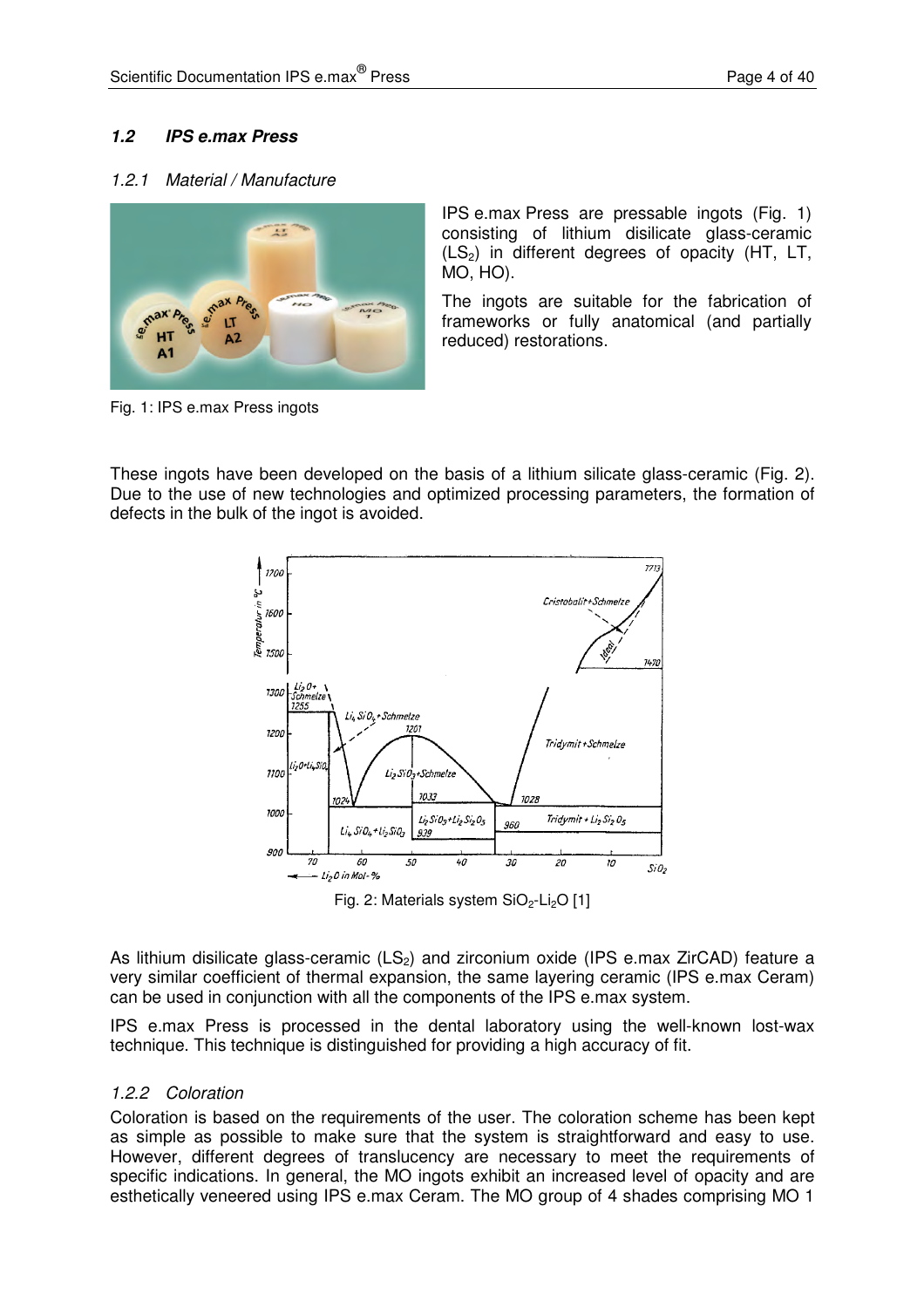to MO 4 and the additional Bleach shade MO 0 are capable of covering all requirements. Polyvalent ions, which are dissolved in the glass, are utilized to achieve the desired colour. The advantage of using an ion-based coloration mechanism is that the colour-releasing ions can be evenly distributed in the single-phase material. The more translucent LT ingots are suitable for partially pressed restorations that are individually veneered with IPS e.max Ceram (cut-back technique) and fully anatomical pressed reconstructions. They are available in nine A-D shades and four ideally matched Bleach shades (BL). Special colour pigments, which are highly compatible with the glassy matrix, are utilized in these ingots to provide the desired shade. As a result, high brightness of the material and high chroma are simultaneously achieved. The slight opalescence of the material imparts restorations with a particularly 'vibrant' look, especially if their margins are thinly tapered. A white, highly opaque HO ingot is available, which is especially suitable for masking discoloured tooth cores.

Furthermore, Ivoclar Vivadent offers an ideal ceramic material for inlays and onlays, with the highly translucent HT ingots. These ingots feature what is known as the chameleon effect, which means that the ceramic reflects the shade effects of the surrounding tooth structure.

#### 1.2.3 Microstructure

The microstructure of IPS e.max Press consists of lithium disilicate crystals (approx. 70%),  $Li<sub>2</sub>Si<sub>2</sub>O<sub>5</sub>$ , embedded in a glassy matrix. Lithium disilicate is the main crystal phase and consists of needle-like crystals (Fig. 3). The crystals measure 3 to 6 um in length.



Fig. 3: Microstructure of IPS e.max Press (SEM, etched with HF vapour for 30 s)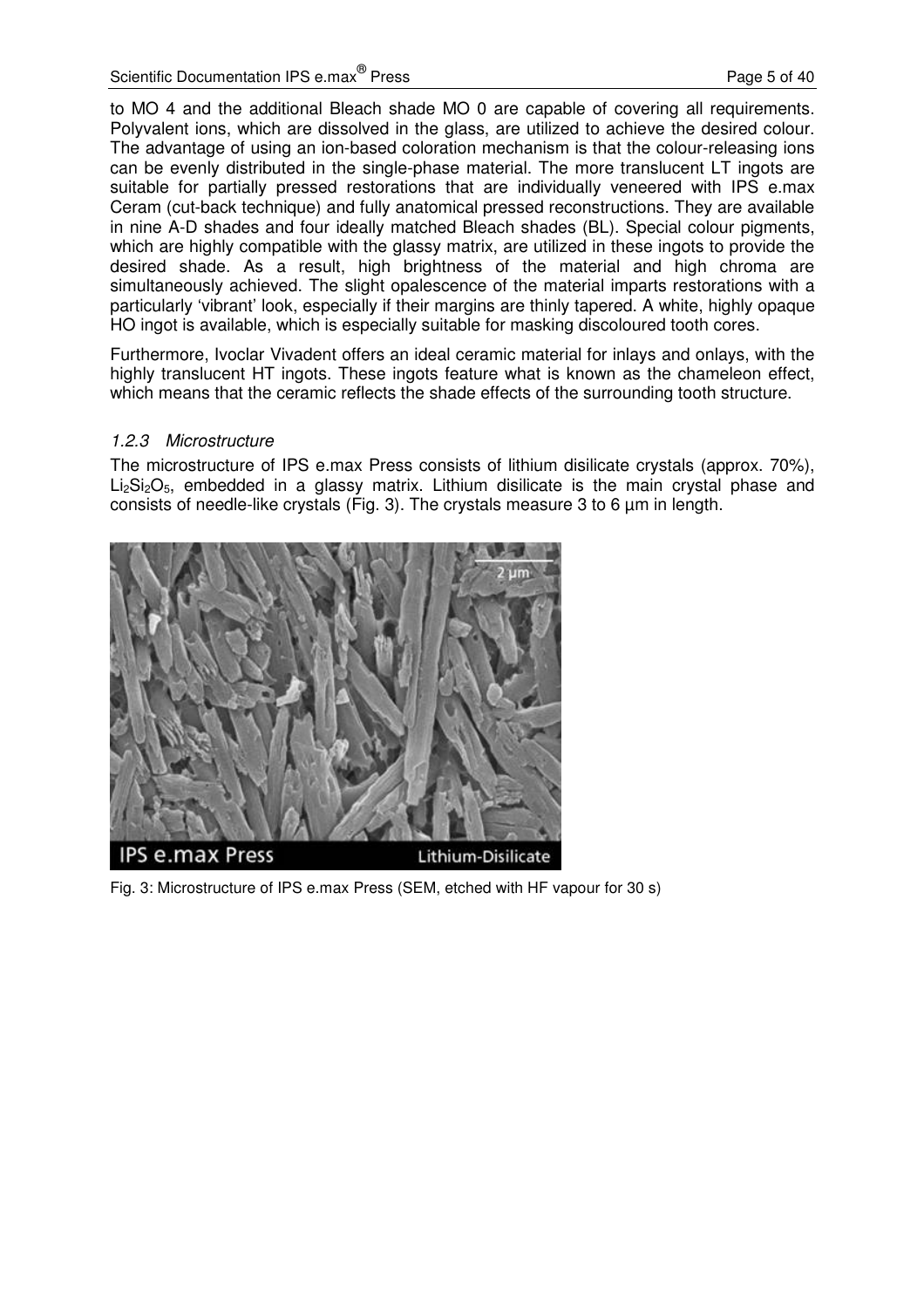### **2. Technical Data**

## **IPS e.max Press**

**Pressable ceramic ingot** 

| <b>Standard composition:</b> | (in % by weight) |
|------------------------------|------------------|
|------------------------------|------------------|

| SiO <sub>2</sub>                  | $57 - 80$ |
|-----------------------------------|-----------|
| Li <sub>2</sub> O                 | $11 - 19$ |
| K <sub>2</sub> O                  | $0 - 13$  |
| P <sub>2</sub> O <sub>5</sub>     | $0 - 11$  |
| ZrO <sub>2</sub>                  | $0 - 8$   |
| ZnO                               | $0 - 8$   |
| other oxides and ceramic pigments | $0 - 10$  |

#### **Physical properties:**

#### **In accordance with:**

ISO 6872 Dental ceramic

ISO 9693 Metal-ceramic dental restorative systems

| Flexural strength (biaxial)      |                          | $400 \pm 40$ MPa                           |  |
|----------------------------------|--------------------------|--------------------------------------------|--|
| Chemical solubility              |                          | $40 \pm 10$ µg/cm <sup>2</sup>             |  |
| Coefficient of thermal expansion | $(100 - 400 \degree C)$  | $10.15 \pm 0.4$ $10^{-6}$ K <sup>-1</sup>  |  |
| Coefficient of thermal expansion | $(100 - 500 \text{ °C})$ | $10.55 \pm 0.35$ $10^{-6}$ K <sup>-1</sup> |  |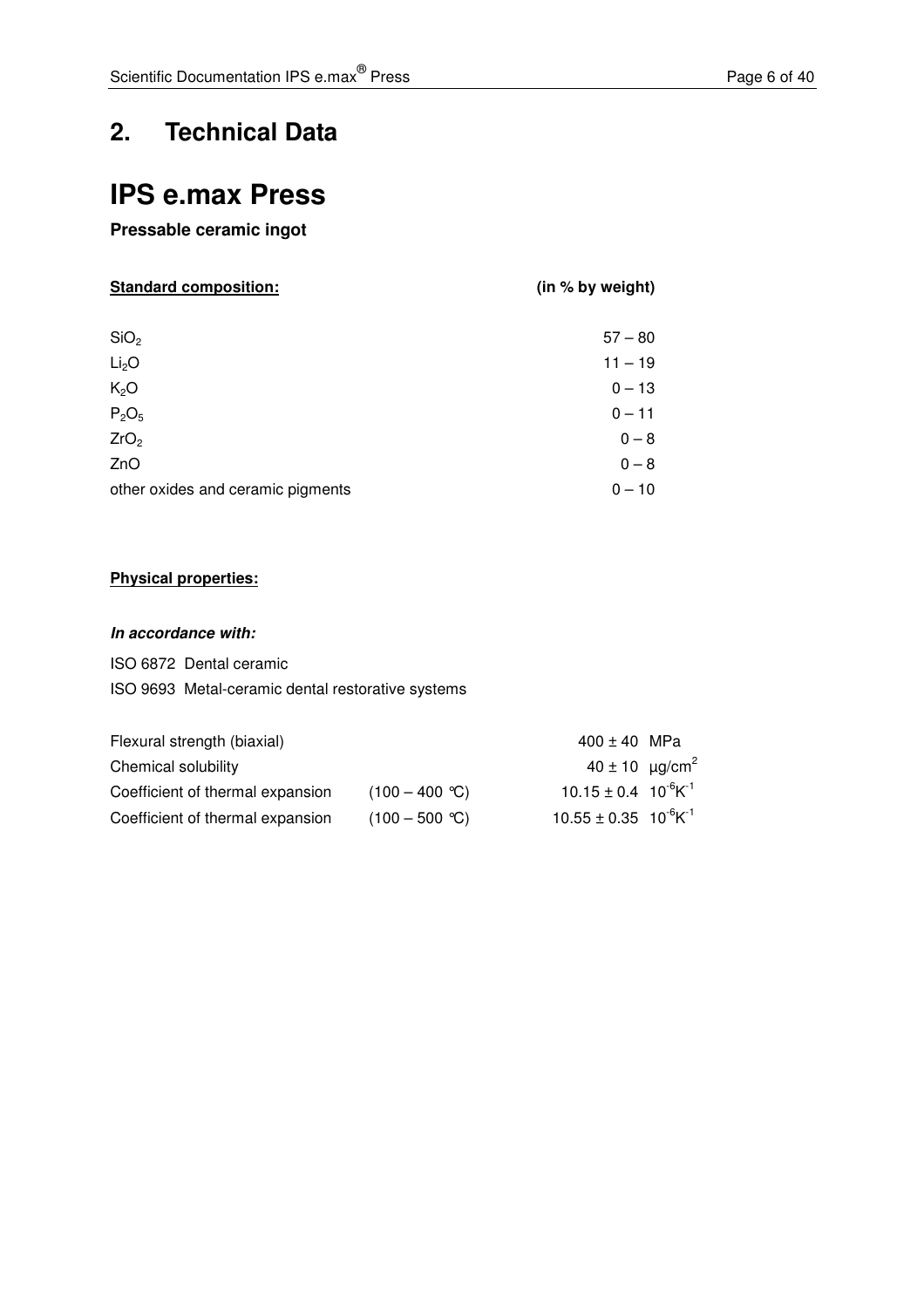# **3. Materials Science Investigations**

#### **3.1 Physical properties**

| <b>Physical property</b>                   | <b>Value</b>                    | Investigator                           |
|--------------------------------------------|---------------------------------|----------------------------------------|
| Fracture toughness (SEVNB)                 | $2.5 - 3.0$ MPam <sup>1/2</sup> | in-house (Ivoclar Vivadent AG, Schaan) |
| Modulus of elasticity                      | $95 \pm 5$ GPa                  | in-house (Ivoclar Vivadent AG, Schaan) |
| Modulus of elasticity                      | 91.0 GPa                        | Albakry et al. [2]                     |
| Modulus of elasticity                      | 94.4 GPa                        | Lohbauer                               |
| Modulus of elasticity                      | 96.0 GPa                        | Anusavice                              |
| Poisson's ratio v                          | 0.23                            | Albakry et al. [2]                     |
| Vickers hardness [HV10]                    | 5900 ± 100 MPa                  | in-house (Ivoclar Vivadent AG, Schaan) |
| <b>Hardness</b>                            | 5.5 GPa                         | Albakry et al. [3]                     |
| $2.5 \pm 0.1$ g/cm <sup>3</sup><br>Density |                                 | in-house (Ivoclar Vivadent AG, Schaan) |

Table 1: Physical properties

#### **3.2 Flexural strength**

#### 3.2.1 Flexural strength of IPS e.max Press (various methods)

Flexural strength values largely depend on the methods used to measure them. Fig. 4 provides an overview of the flexural strength values measured with different methods.



Fig. 4: Flexural strength values measured for IPS e.max Press using different methods (see also Table 2)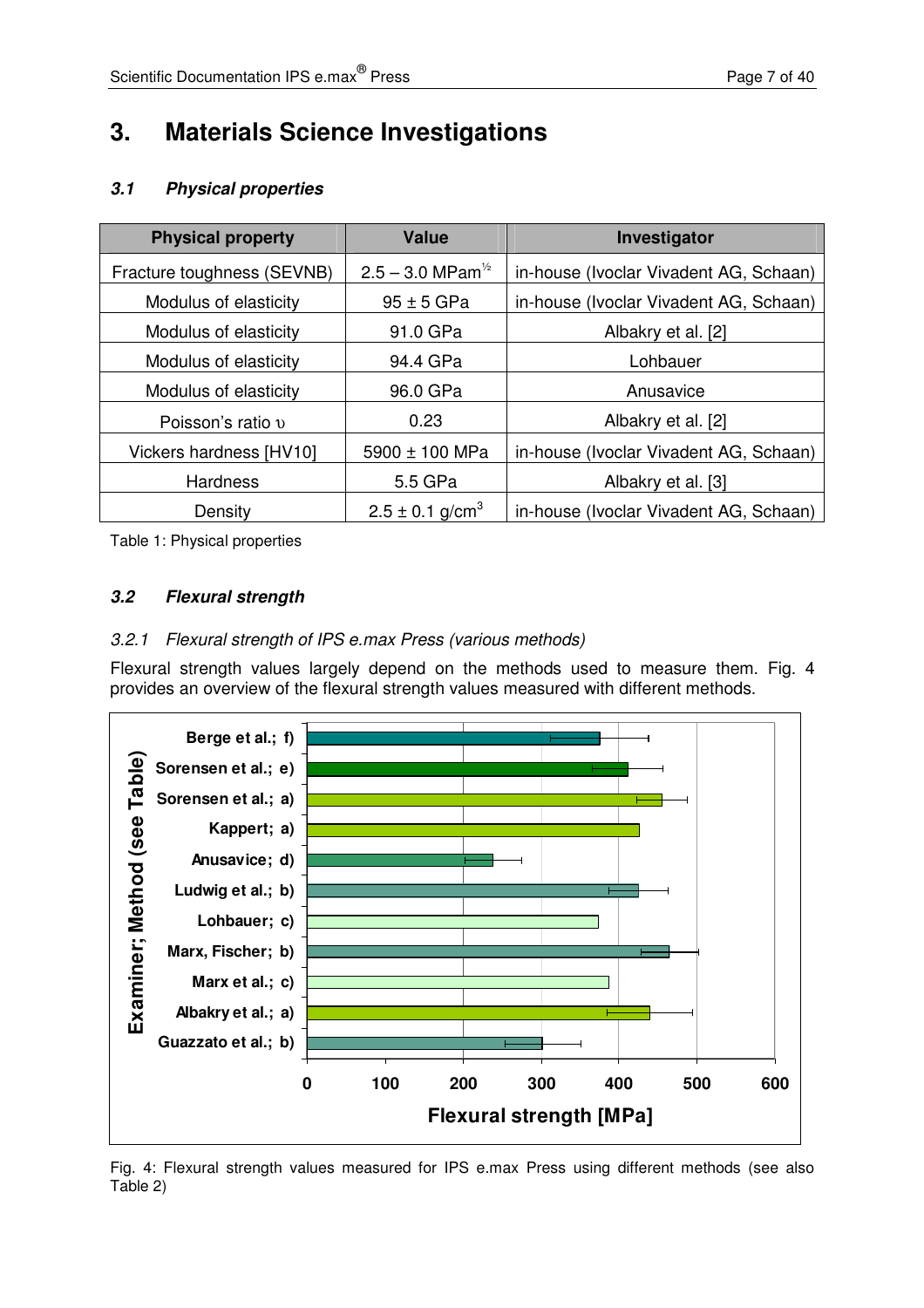| Investigator              | <b>Flexural</b><br>strength [MPa] | <b>Measuring method:</b>                                                               |
|---------------------------|-----------------------------------|----------------------------------------------------------------------------------------|
| Berge et al. $[4]$ ; f)   | 375.7                             | Biaxial flexural strength ISO 6872; test in $H_2O$                                     |
| Sorensen et al.[5]; e)    | 411.6                             | Biaxial flexural strength (wet test)                                                   |
| Sorensen et al.[5]; a)    | 455.5                             | Biaxial flexural strength                                                              |
| Kappert; a)               | 426                               | Biaxial flexural strength                                                              |
| Anusavice[6]; d)          | 239                               | 4-point flexural strength after 48 hours of storage<br>in $H2O$                        |
| Ludwig et al. $[7]$ ; b)  | 426                               | 3-point flexural strength                                                              |
| Lohbauer c)               | 374.4                             | Weibull strength $\sigma_{63.21\%}$ : 4-point flexural strength<br><b>DIN EN 843-1</b> |
| Marx, Fischer; b)         | 466                               | 3-point flexural strength                                                              |
| Marx et al. $[8]$ ; c)    | 388                               | Weibull strength $\sigma_{63.21\%}$ ; 4-point flexural strength<br><b>DIN EN 843-1</b> |
| Albakry et al. $[2]$ ; a) | 440                               | Biaxial flexural strength                                                              |
| Guazzato et al.[9]; b)    | 303                               | 3-point flexural strength                                                              |

Table 2: Values and measuring methods shown in Fig. 4

#### 3.2.2 Biaxial flexural strength of different pressable ceramics

Albakry et al. [2] determined the biaxial flexural strength and Weibull modulus of different pressable ceramic materials of Ivoclar Vivadent AG. Twenty discs were tested for each material. The tests were carried out in compliance with ASTM F 394-78.



Fig. 5: Biaxial flexural strength and Weibull modulus of selected pressable ceramics (Albakry et al.[2])

- The clearly higher strength values of IPS e.max Press and IPS Empress 2 are attributable to the composition of these materials (lithium disilicate crystals).
- IPS e.max Press and IPS Empress 2 show a higher Weibull modulus than IPS Empress. This means that the values measured for these materials are more reliable and scatter less widely.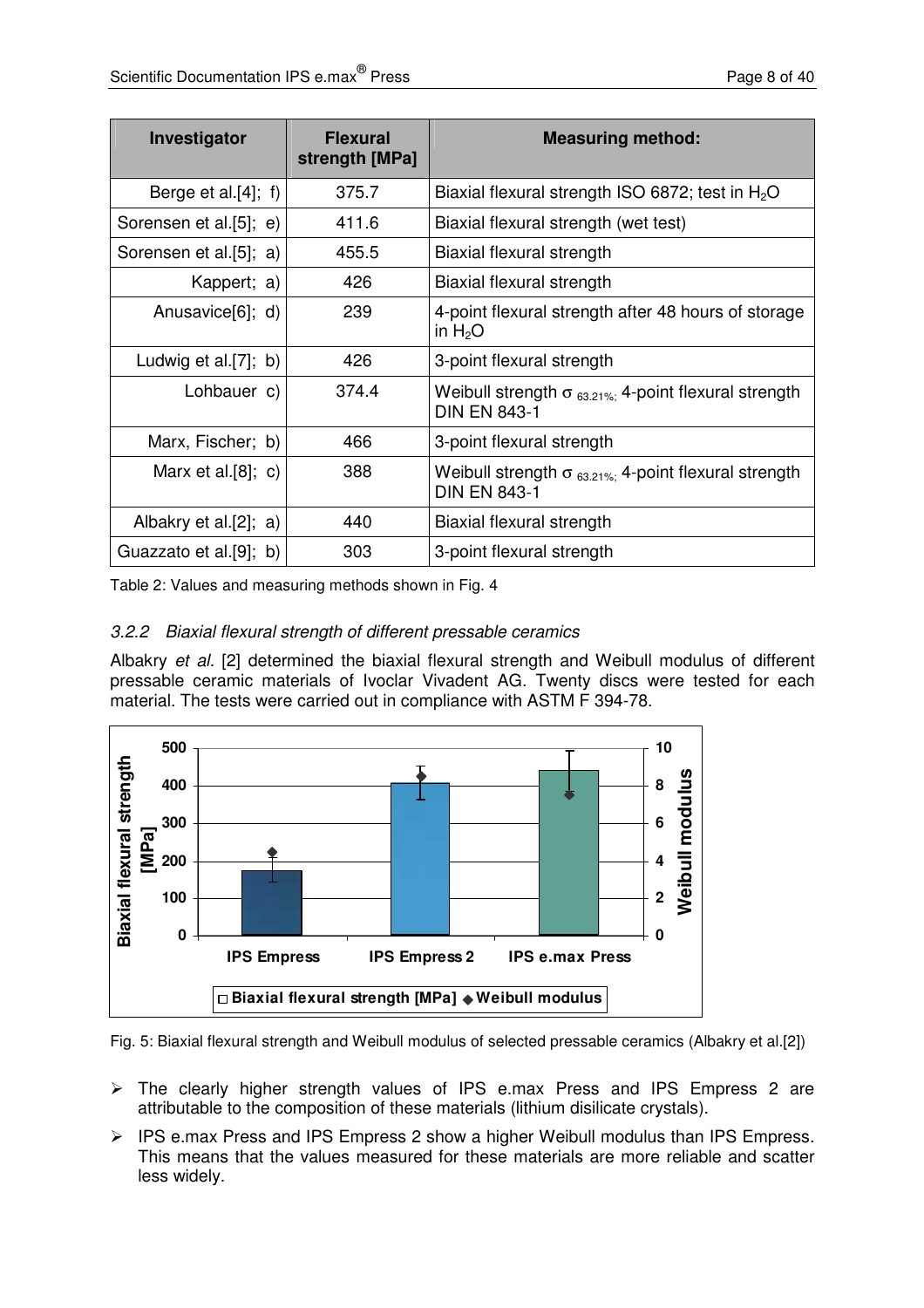#### 3.2.3 Weibull strength  $\sigma_{63.21\%}$

Strength measurements in ceramic materials tend to yield results that scatter widely. Consequently, what is known as the Weibull strength  $\sigma_{63.21\%}$  is often used in conjunction with ceramic materials. The Weibull strength  $\sigma_{63.21\%}$  indicates the load at which 63.21% of all samples measured in a single test series fail. Other terms used for Weibull strength are "characteristic strength" or "mean strength".

Marx et al. [8] determined the Weibull strength by means of a 4-point flexural strength test (DIN V ENV 843-1), using a sample size of  $n=30$ .



Fig. 6: Weibull strength  $\sigma_{63.21\%}$  of selected pressable ceramic materials (Marx et al. [8])

 $\triangleright$  The Weibull strength of IPS e.max Press is clearly higher than that of IPS Empress 2.

#### **3.3 Fracture toughness**

The fracture toughness  $K_{IC}$  provides a measure of the material's resistance to crack propagation.  $K_{IC}$ , which is also called critical stress intensity factor or crack toughness, is the critical value for a crack in a material to propagate to failure. In the process, the stored energy is released in the form of new surfaces, heat and kinetic energy.

#### 3.3.1 Fracture toughness of IPS e.max Press (various methods)

Various methods can be used to determine the fracture toughness of a material. The results of individual measurements can only be compared if the same methods are used to measure the fracture toughness  $K_{IC}$ . It is not the purpose of this documentation to discuss each individual method in detail. Instead, the two methods utilized to determine the fracture toughness of IPS e.max Press are briefly described below.

#### **IF (Indentation fracture):**

After the samples have been prepared, different loads are applied to them with a Vickers hardness tester to produce indentation patterns on the surfaces of the samples. The cracks that have formed at the corners of the indentations are measured in an optical microscope. The fracture toughness is calculated as a function of the length of the cracks measured, the indentation load applied and characteristic values of the material (modulus of elasticity, hardness). The material may appear anisotropic under the microscope, depending on the size, shape and orientation of the crystals. This means that the cracks propagate differently, depending on whether they run parallel or perpendicular to the crystals. Consequently, two different values are obtained. These are indicated as  $IF_{parallel}$  and  $IF_{perpend}$  in the present study.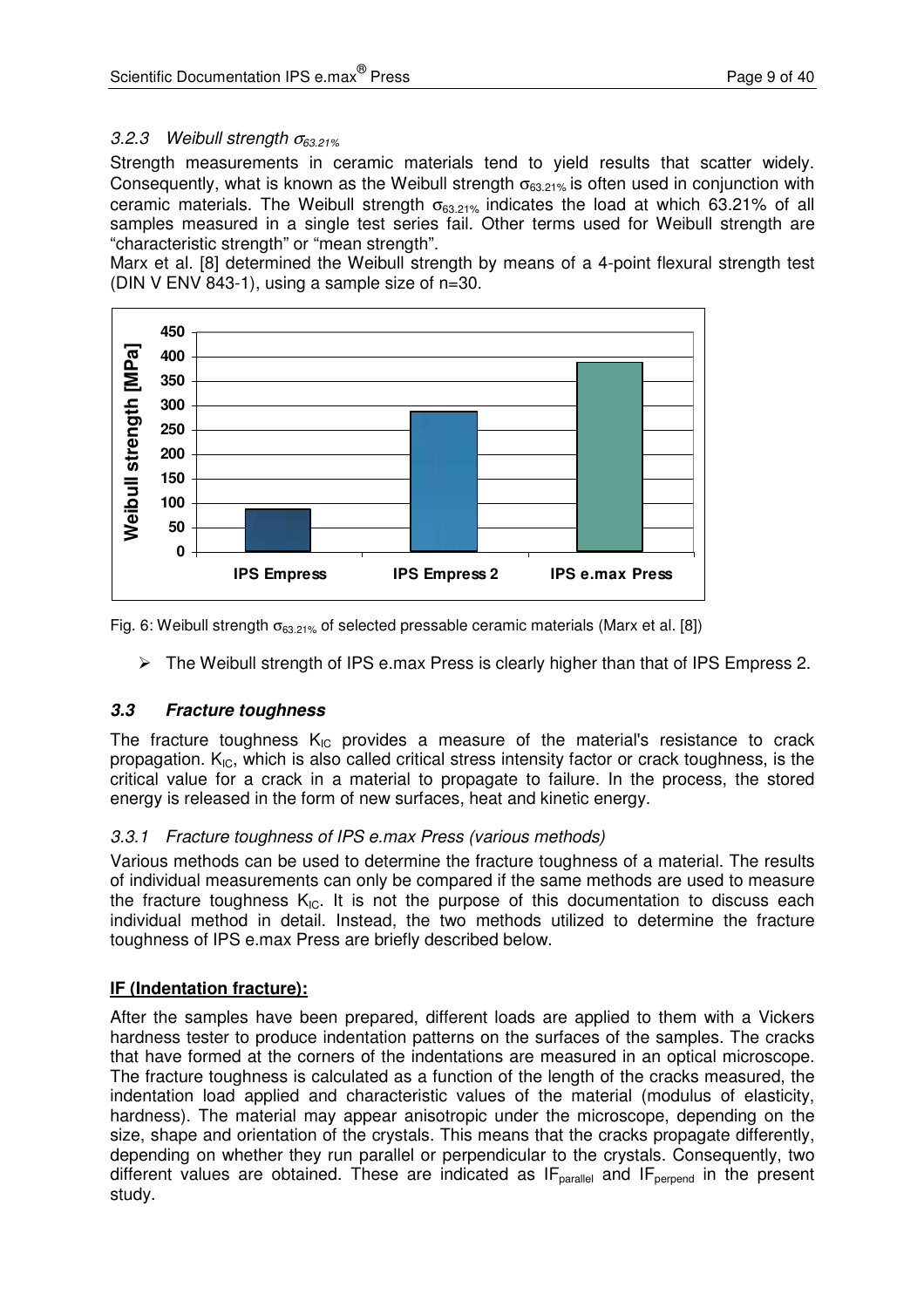#### **IS (Indentation strength):**

After the samples have been prepared, different loads are applied to them with a Vickers hardness tester to produce indentation patterns on the surfaces of the samples. Subsequently, the samples are subjected to a strength test (3-point, 4-point or biaxial flexural strength). The fracture toughness is calculated as a function of the strength value measured, the indentation load applied and the characteristic values of the material (modulus of elasticity, hardness).



Fig. 7: Fracture toughness of IPS e.max Press measured with different methods (Guazzato [9], Albakry [3], Marx/Fischer, Anusavice et al.[6] )

The large differences in the fracture toughness measured provide a clue as to how tricky it is to interpret individual values. The fracture toughness values largely depend on the individual methods used to determine them. In addition, the degree to which the individual methods affect the results also depends on the materials tested. Albakry et al. [3] refer to a study conducted by Fischer et al. [10], who described the IF method as inappropriate to determine the  $K_{IC}$  value and recommend using this method only for initial rough estimates of a material's fracture toughness.

The fracture toughness of lithium disilicate ceramic  $(LS<sub>2</sub>)$  largely depends on the measuring method used. Albakry et al. [3] surmise that the orientation of the lithium disilicate crystals may have an effect on the values measured in the tests. The crystals arrange themselves in a specific order of orientation when the material is pressed into samples. Consequently, the samples should be matched to the measuring methods. The size and direction of the crystals have an effect on crack propagation.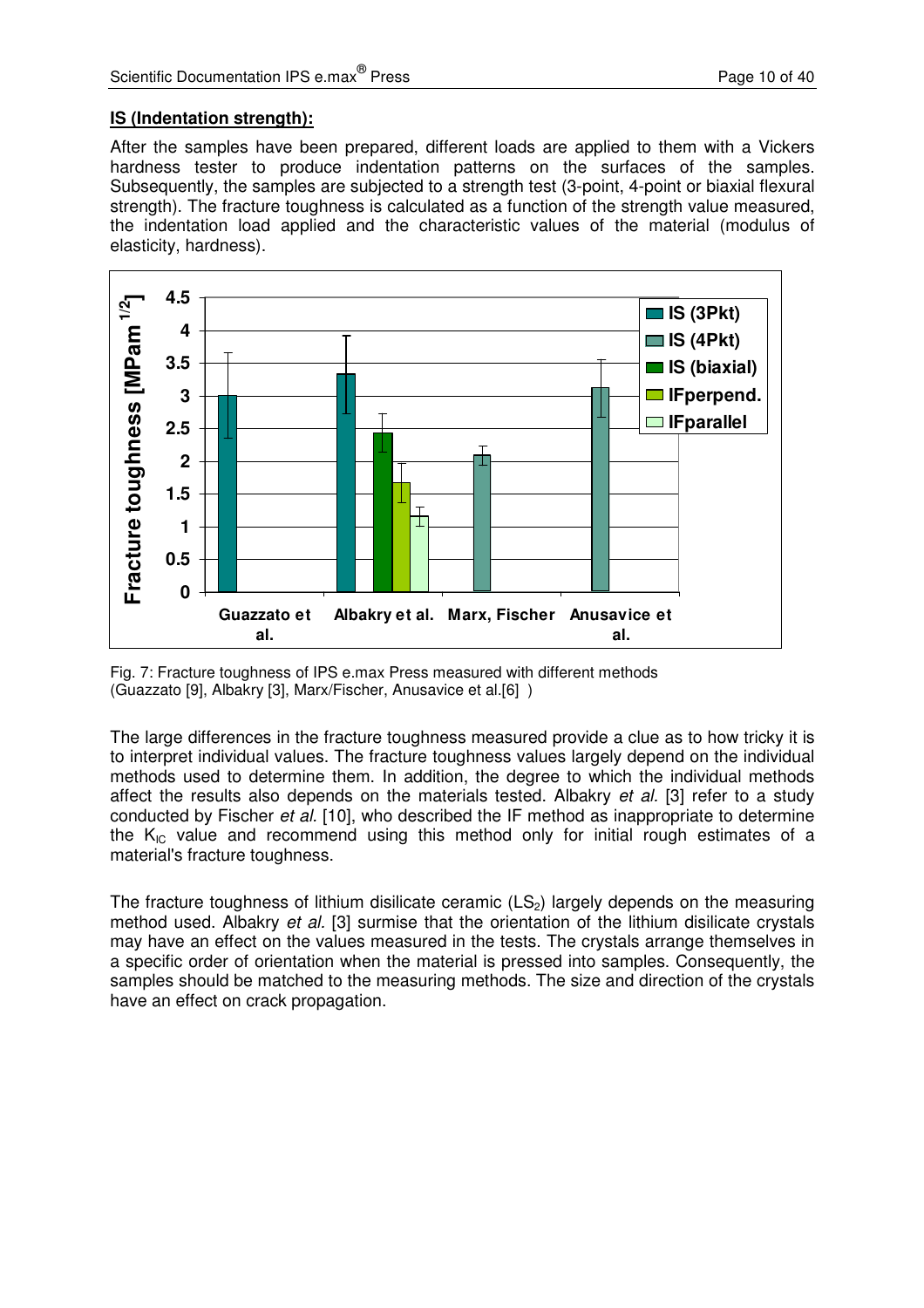### **4. In-vitro Investigations**

#### **4.1 Strength of all-ceramic posterior crowns**

Kern and Steiner investigated the strength of all-ceramic posterior crowns under simulated masticatory loading. The loads were gradually increased and then a single load was applied until the failure point of the test specimens was reached. The stress cycles which were survived without damage and the maximum breaking load after completion of the masticatory loading phase were compared. To carry out the tests, a model die was created. Next, a model crown with a standardized anatomical occlusal surface and an occlusal thickness of 2 mm (cusps) and 1.5 mm (fissures) was designed in wax on the model die and scanned. Several identical crown models were milled from acrylic resin and employed for the fabrication of the pressed crowns (IPS e.max Press). The CAD crowns (ZirCAD, Lava Zirkon, Cercon Base) were produced in the same manner by scanning them and milling them from the respective materials. The occlusal thickness of the veneering material in the veneered crowns was 1 mm and 0.8 mm respectively; veneering with LavaCeram and Cercon Ceram/pressing on with ZirPress was performed according to the respective instructions for use.

The crowns were adhesively bonded to the metal dies using Multilink Automix. The specimens were stored in water at 37ºC for 3 days before they were subjected to stress cycling. Eight specimens of each test group were placed in a Willytec chewing simulator and exposed to cyclic loading. The load was increased in increments after every 100,000 cycles (3, 5, 9, 11 kg); in total 400,000 stress cycles were applied.



All undamaged specimens were then loaded in a universal testing machine until they failed.

Fig. 8: Breaking load of all-ceramic crowns made of different materials

Not a single case of chipping occurred during dynamic loading. Figure 8 shows the breaking loads determined during static loading. The e.max Press specimens produced the highest values amongst the monolithic systems. With a breaking load of 6000 N, this material is not only capable of withstanding the physiological forces in the posterior region, which typically range from 300 to 1000 N, but also offers sufficient additional strength to tolerate undesirable overloads (e.g. gnashing of teeth).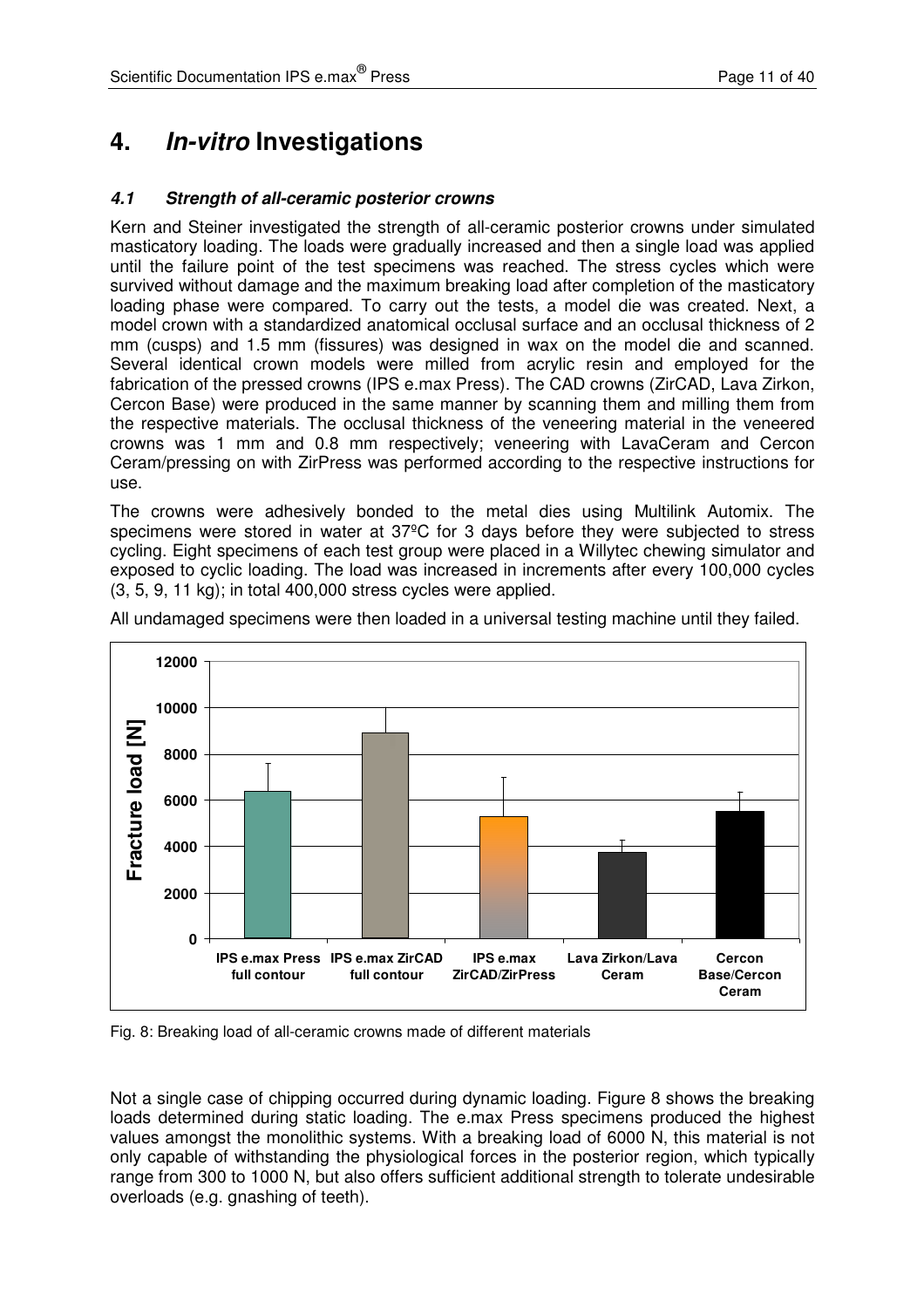#### **4.2 Fracture load of three-unit posterior bridges**

Schröder examined the static fracture load of three-unit IPS e.max Press frameworks and bridges. Non-veneered and veneered frameworks were tested. The bridges were anatomically pressed and glazed (2 different glazes) or not glazed (blasted only).



Fig. 9: Fracture load of three-unit posterior bridges made of IPS e.max Press (Schröder [12])

- $\triangleright$  The highest fracture load values were measured for anatomically pressed bridges.
- $\triangleright$  The fracture load of veneered frameworks is higher than that of non-veneered ones. This increase in fracture load may be attributed to the size of the cross-section, which is larger in veneered frameworks than in non-veneered ones.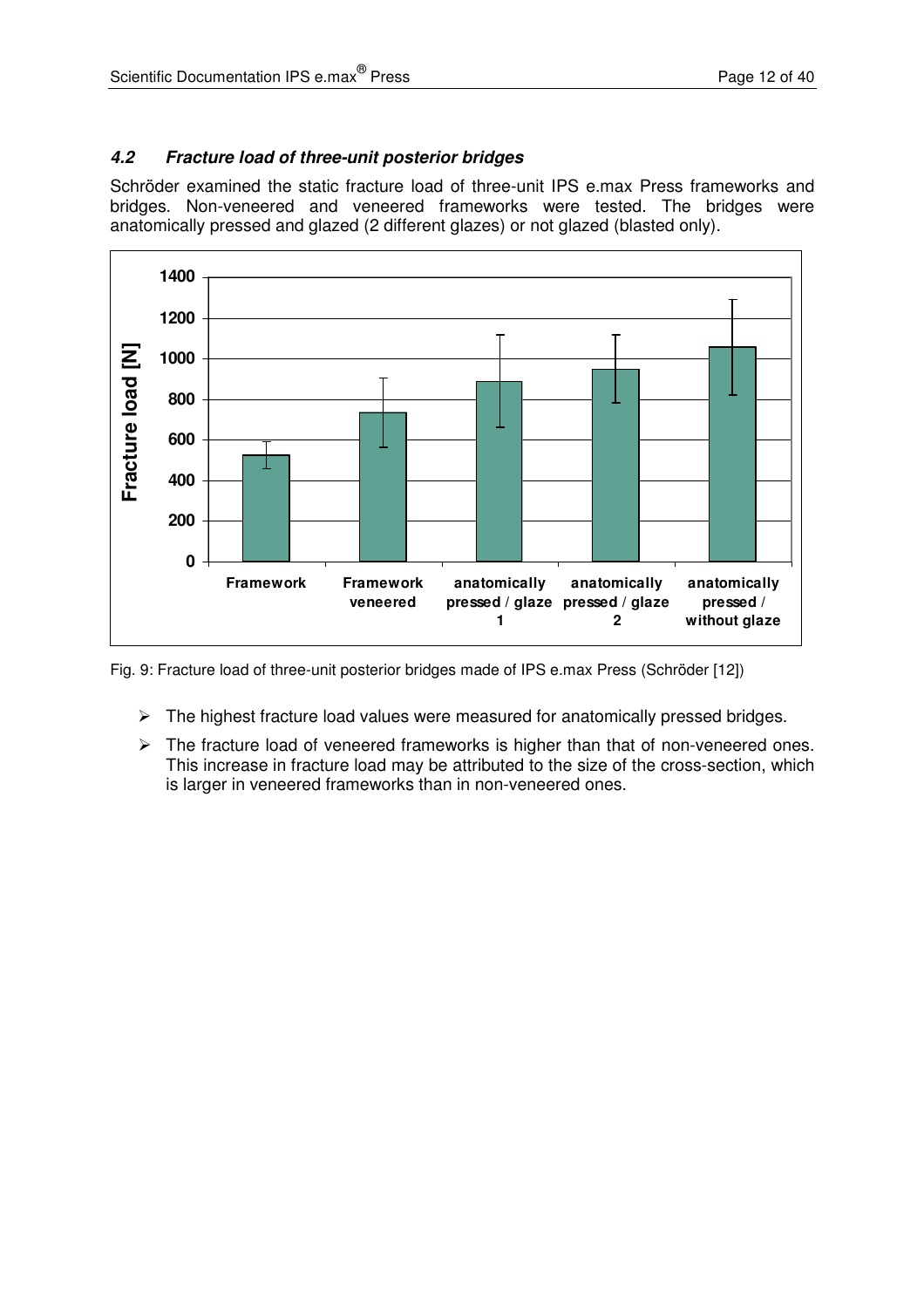#### **4.3 Light transmission**

#### 4.3.1 Translucency

Baldissara et al. [13] examined and compared the translucencies of different ceramic materials. The test specimens were manufactured according to the required specifications. The translucency was determined by measuring the direct light transmission using a photo radiometer in a dark chamber. A 150-watt halogen lamp was used as the light source.

Figure 10 shows the translucencies of the ceramic materials. It can be clearly seen from this table that the IPS e.max Press lithium disilicate ceramic exhibits a considerably higher degree of translucency than the zirconium oxide-based ceramic materials.



Fig. 10: Translucency of dental ceramic materials (Baldissara et al. [13])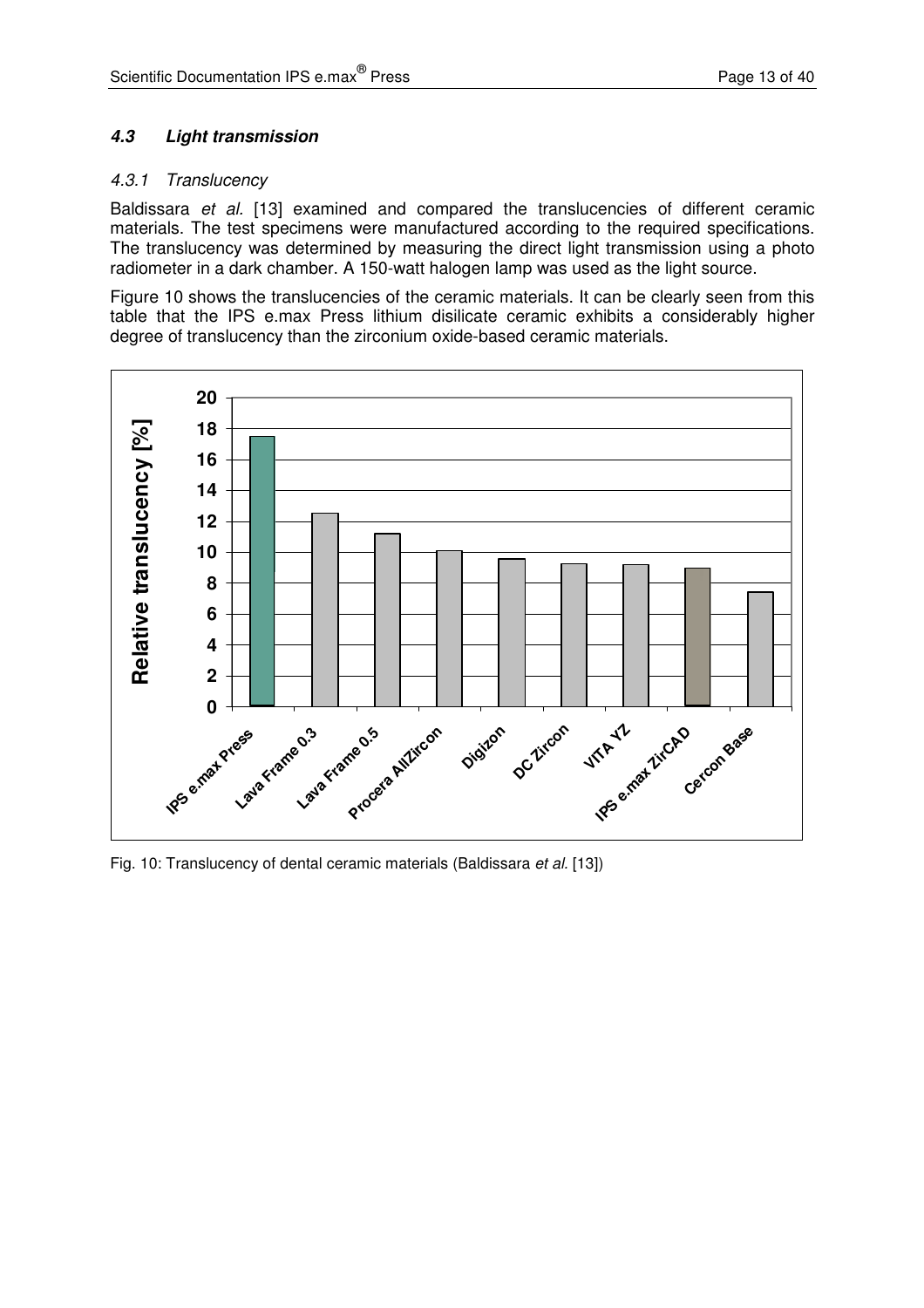#### 4.3.2 Light transmission through framework and luting material

Edelhoff et al. [14] determined the light transmission rate in conjunction with various framework and luting materials. For this purpose, a cementation material was applied in a layer thickness of 0.1 mm to ceramic discs, which were 0.9 mm in thickness. Uncoated ceramic discs of a thickness of 1 mm were used as reference samples. After the samples had been stored in artificial saliva for 30 days, the light transmission rate was determined by means of a spectrophotometer.



Fig. 11: Light transmission through framework and cementation material (Edelhoff et al. [14])

- $\triangleright$  Coating the samples with Variolink II considerably increased the light transmission rate.
- $\triangleright$  Translucent ceramic materials are more affected by the choice of cementation material than other ceramic materials.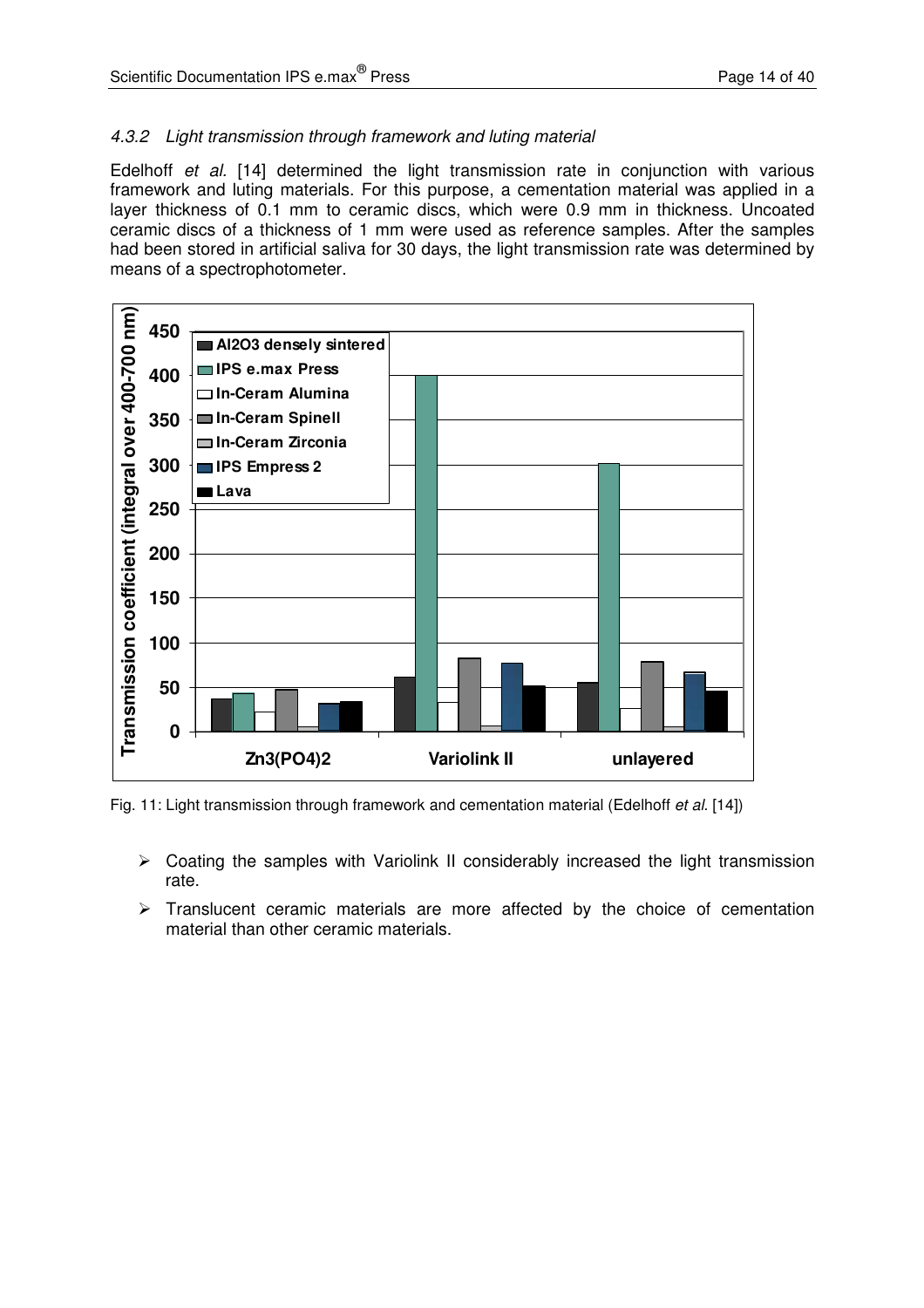#### 4.3.3 Light transmission through framework and dentin

Edelhoff et al. [15] measured the light transmission rate in ceramic discs of a thickness of 0.1 mm. The measurements were carried out after the samples had been stored in artificial saliva for 30 days.



Fig. 12: Light transmission through framework and dentin (Edelhoff et al.) [15]

- $\triangleright$  The light transmission rate increases with longer wavelengths.
- $\triangleright$  IPS e.max Press exhibited the highest light transmission rate of all materials tested.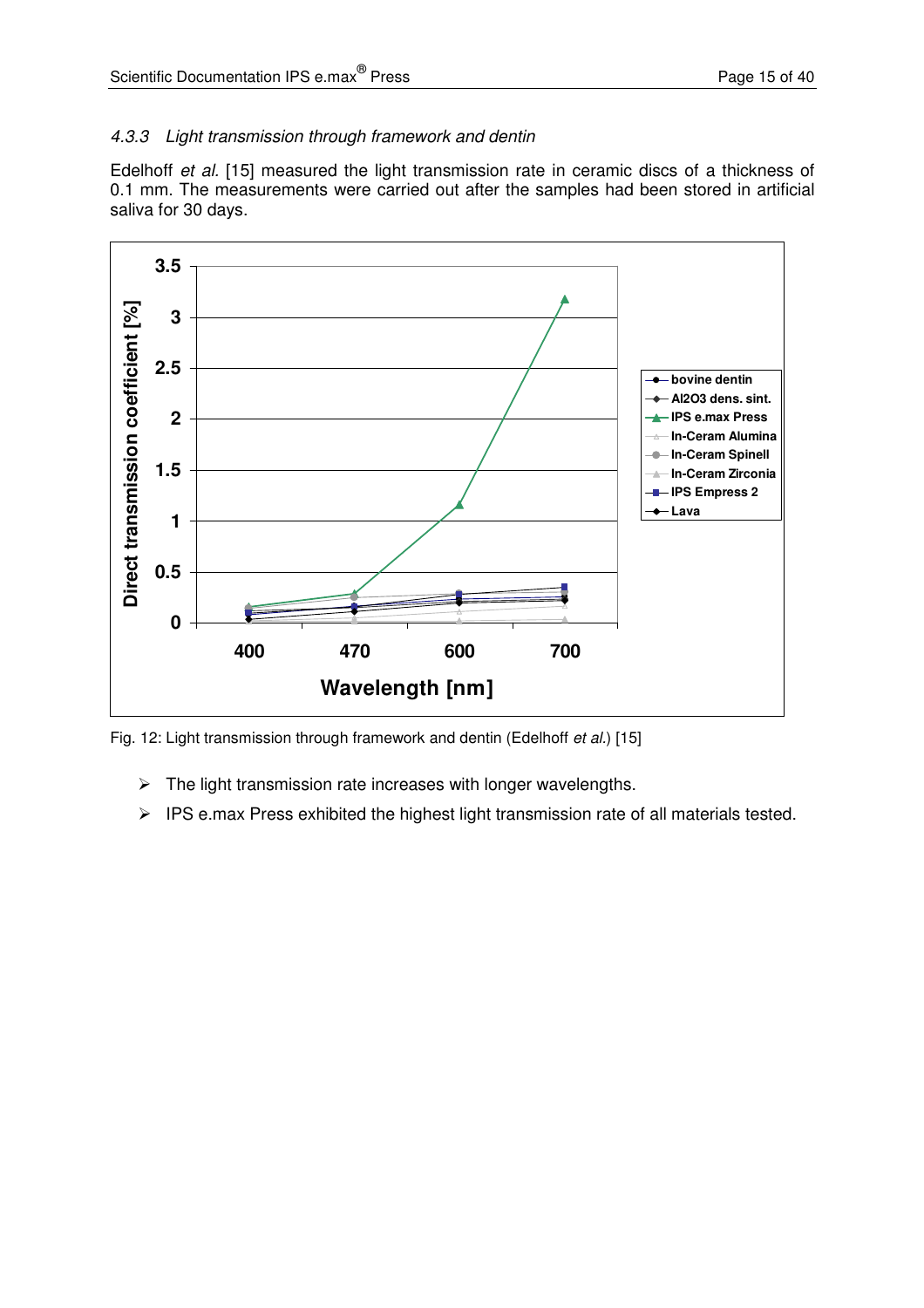#### **4.4 Accuracy of fit**

Stappert et al. [16] measured the marginal gap widths in three-unit bridges before and after cementation and after thermomechanical loading. IPS Empress 2, IPS e.max Press and metal-ceramic bridges as a control group (Metalor V-Classic/Vita Omega Ceramic) were examined. The bridges were adhesively cemented with Variolink II. Thermomechanical loading was performed in a chewing simulator (120,000 cycles, 49N, 5°/55°C).



Fig. 13: Marginal gap width of three-unit bridges (Stappert et al.) [16]

- $\triangleright$  A significant increase in the marginal gap was observed in all groups after the samples had been cemented in place.
- $\triangleright$  The marginal gap widths were similar in all materials.
- Chewing simulation and thermocycling did not have any significant effect on the accuracy of fit of the samples.
- $\triangleright$  All results are within the range of clinically acceptable values.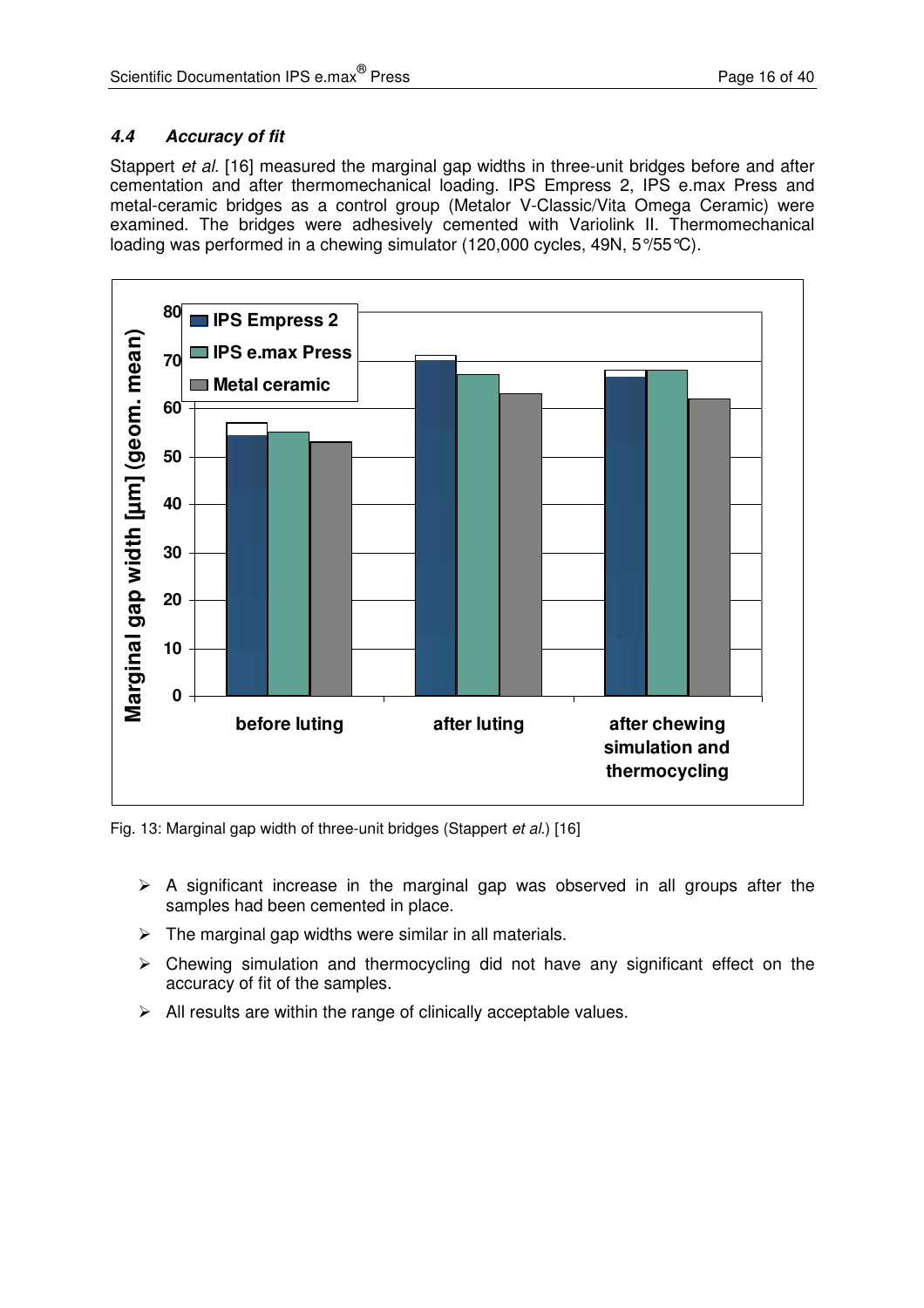#### **4.5 Fracture strength of partial crowns**

The fracture strength was determined in natural molars, on which various all-ceramic partial crowns, which had been prepared according to different preparation designs, were placed (Stappert et al. [17; 18]) Teeth with and without MOD inlays were used as control group. The partial crown preparations included 1 to 4 occlusal cusps (TK-1, TK-2, TK-3, TK-4).

The crowns were placed using an adhesive technique (Variolink II). All test samples were subjected to chewing simulation and thermocycling (1.2 million cycles, 98N,  $5\%5\degree$ C) and subsequently loaded to fracture point in a universal testing machine.



Fig. 14: Fracture strength of natural molars in conjunction with partial crowns prepared according to various preparation designs (Stappert et al.[17; 18])

- $\triangleright$  All groups achieved a 100% in-vitro survival rate in the chewing simulator.
- $\triangleright$  Independent of the size of the ceramic restoration, the fracture strength measured in the posterior region did not significantly differ from that of natural, unprepared tooth structure.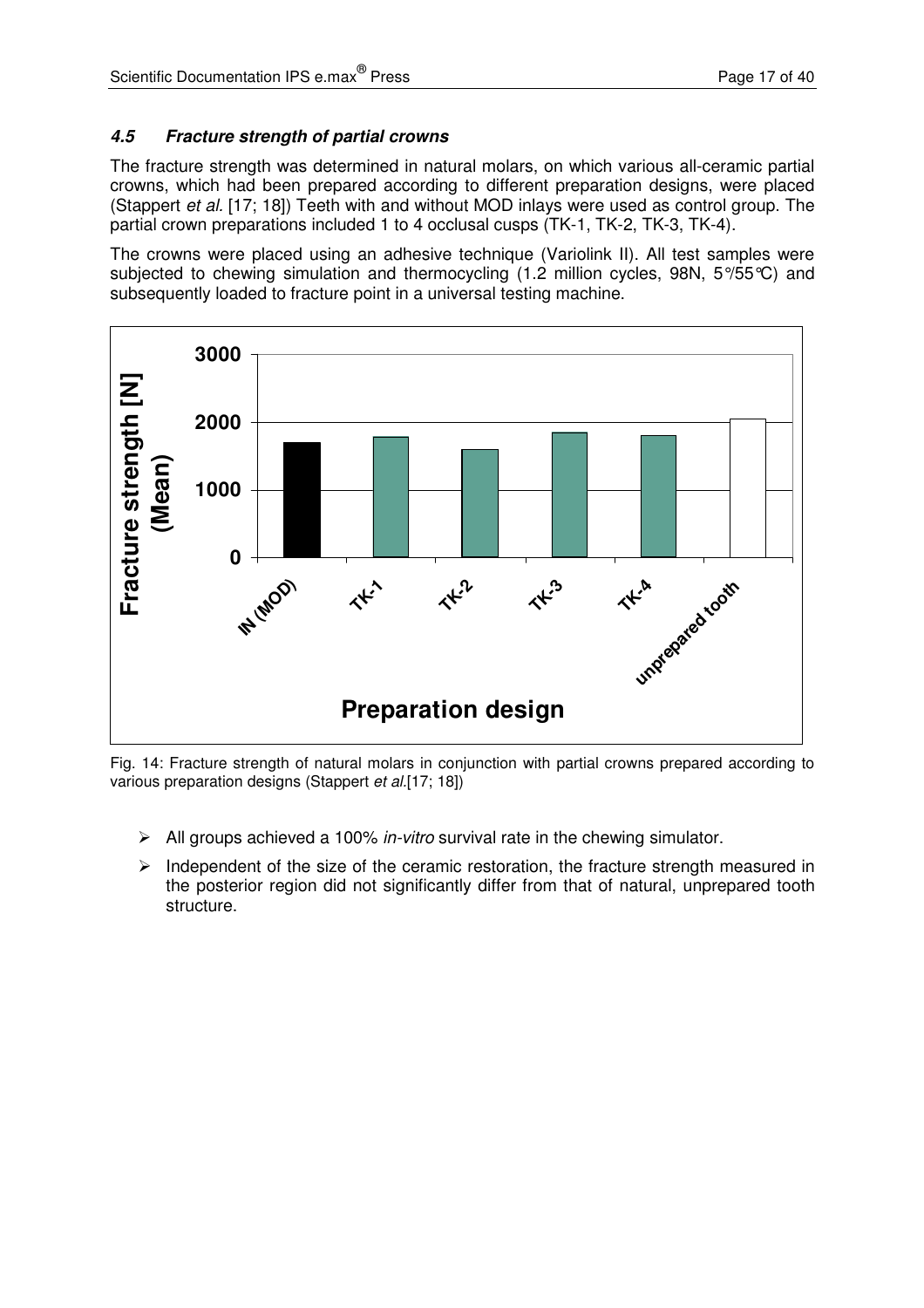#### **4.6 Survival rate and fracture strength of partial crowns in premolars made of allceramics**

In natural upper premolars, the effect of various preparation designs and layer thicknesses on the fatigue strength and fracture strength of partial crowns and veneers made of allceramics was determined [19]. Teeth with and without MOD inlays were used as control group. The partial crowns were adhesively cemented (Variolink II). All test samples were subjected to chewing simulation and thermocycling (1.2 million cycles, 49N, 5%55°C) and subsequently loaded to fracture point in a universal testing machine.

The following preparation designs were tested  $(N=16$  per preparation design):

- Unprepared teeth
- MOD inlays
- Partial crowns with palatal cusp reduced by 2.0 mm, 1.0 mm and 0.5 mm.
- Partial crowns with palatal (pal.) and vestibular (vest.) cusp reduced by 2.0 mm, 1.0 mm and 0.5 mm
- Full veneers: reduction of the entire occlusal surface and veneer preparation on the facial aspect
	- o Occlusal layer thickness 2.0 mm / facial aspect 0.8 mm
	- o Occlusal layer thickness 1.0 mm / facial aspect 0.6 mm



o Occlusal layer thickness 0.5 mm / facial aspect 0.4 mm

Fig. 15: Mean fracture strength measured after chewing simulation in conjunction with partial crowns and full veneers in upper premolars prepared according to various preparation designs (Stappert et al. [19].

 $\triangleright$  A 100% survival rate after 1.2 million cycles in the chewing simulator was reported for all partial premolar crowns.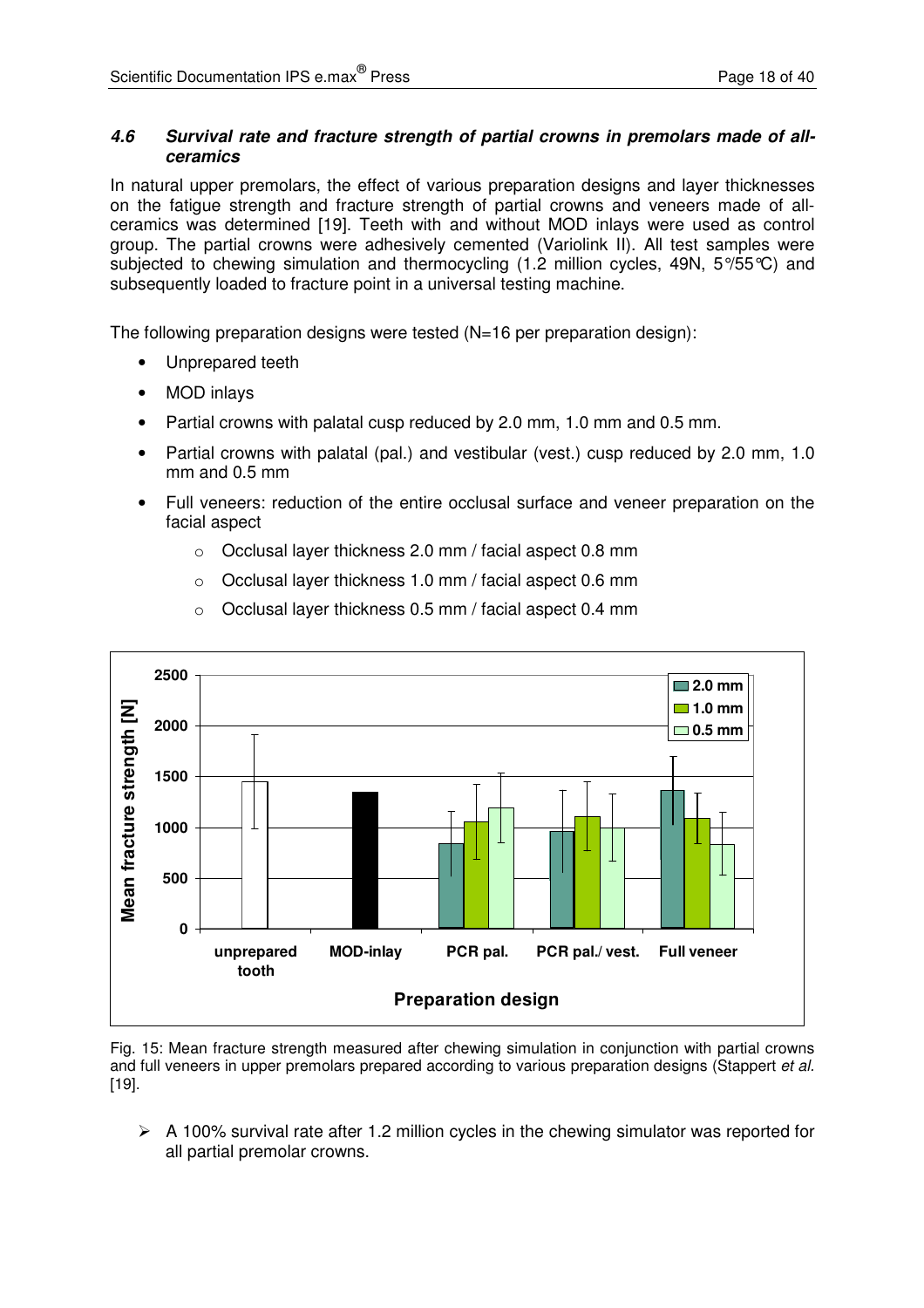- $\triangleright$  The fracture strength measured in the partial palatal crowns (PCR pal.) did not significantly differ from those partial crowns which included the entire masticatory surface (PCR pal./vest.).
- $\triangleright$  The fracture strength of MOD inlays as well as full veneers with an occlusal layer thickness of 2.0 mm and a facial section of 0.8 mm did not significantly differ from that of natural, unprepared premolars.
- $\triangleright$  In crowns with palatal reduction and premolar partial crowns in which the whole occlusal surface had been reduced (PCR pal./vest.), the layer thickness did not significantly influence the fracture load.

#### **4.7 Survival rate of molar crowns in the chewing simulator**

The incidence of fractures of all-ceramic materials is an important clinical factor that provides a clue as to the survival chance or the need for repair of dental restorations.

#### 4.7.1 Willytec chewing simulator

The *in-vitro* test in the chewing simulator serves to assess the fracture risk of all-ceramic crowns. The tests are carried out on standardized dies subjected to eccentric loading with a steel antagonist under simulation with increasing load (100,000 cycles with 30N, 100,000 cycles with 50N, 100,000 cycles with 90N). During these cycles, the samples are also exposed to thermocycling  $(5/55^{\circ}\text{C})$ ; 1630x) to better simulate the oral conditions.

The test measures the number of cycles that can be applied before the sample fails.

In the study presented, fully anatomical molar crowns with a cusp thickness of 2 mm  $(n=8)$ were tested in a Willytec chewing simulator.

 $\triangleright$  The survival rate recorded in the Willytec chewing simulator (300,000 cycles) was 100% for all the molar crowns.

#### 4.7.2 eGo chewing simulator

In an additional investigation in the eGo chewing simulator, 24 molar crowns (fully anatomical; cusp thickness 2 mm) were centrically loaded with 2.4 million cycles (load  $=$ 100N).

 $\triangleright$  The survival rate (2.4 million cycles) recorded in this test was 100% for all the molar crowns.

#### **4.8 Luting of IPS e.max Press**

The IPS Empress glass-ceramic has proven itself in clinical application for many years, last but not least due to the excellent adhesive cementation possibilities with materials such as Variolink II. By etching the glass-ceramic with hydrofluoric gel of a concentration of approx.. 5% (IPS Ceramic Etching Gel), an optimized retentive surface is first created. Monobond Plus, a silanizing agent, is applied onto this surface. The silanized surface enables ideal coupling of the luting composite. The advantage of using a composite is that the high compressive strength compared to inorganic cements contributes to the fracture strength of the incorporated IPS Empress restorations.

Compared to IPS Empress (160 MPa), IPS e.max Press features more than double the flexural strength and is therefore called a "high-strength glass-ceramic". Depending on the type of restoration, adhesive cementation is thus not mandatory.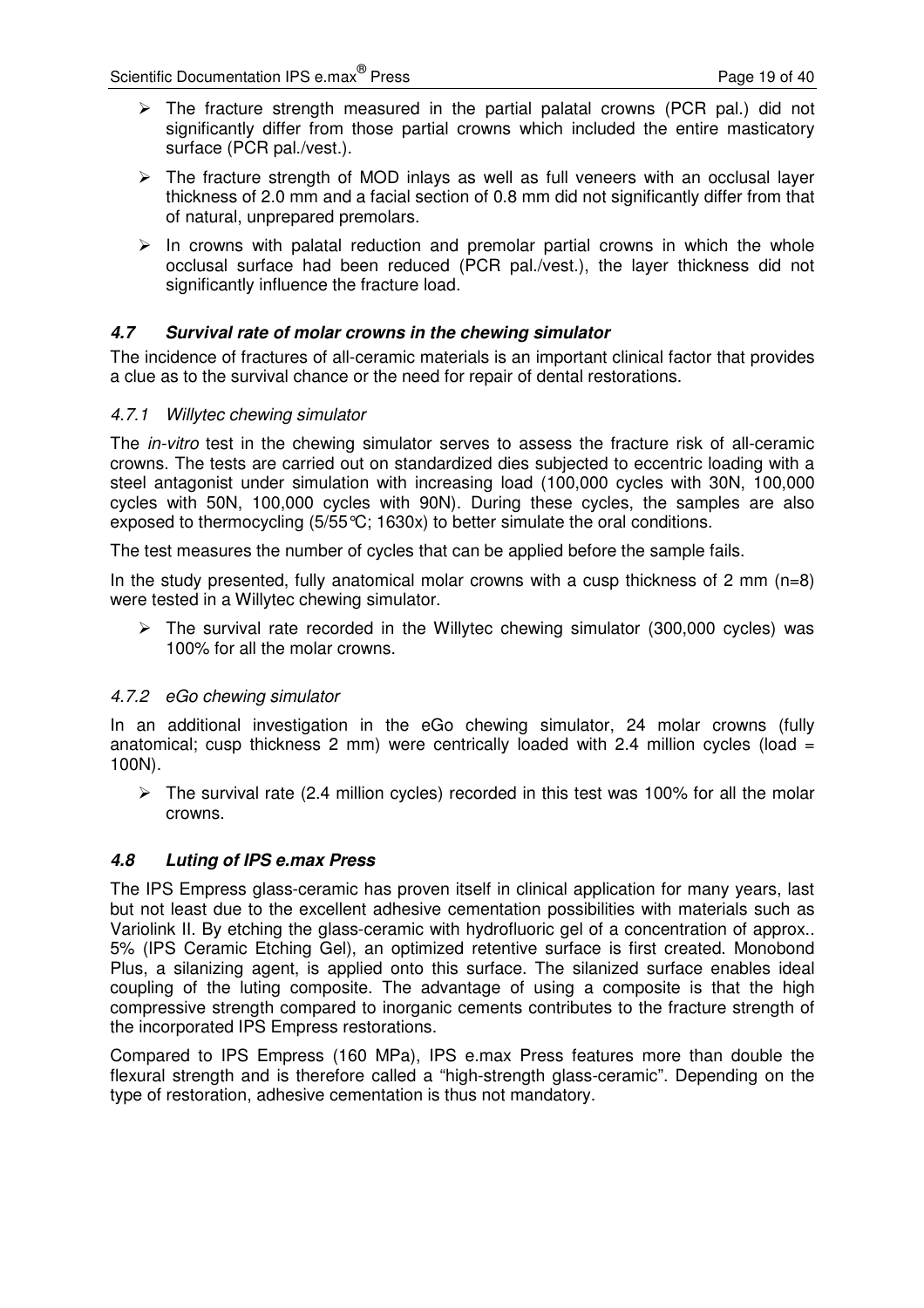#### 4.8.1 Influence of ceramic etching

The Vivaglass CEM glass ionomer cement was used in shear bond tests to determine the influence of etching. Directly after conditioning, the substrates were cleaned with acetone. Cylinders made of Tetric Ceram were cemented onto the ceramic using Vivaglass CEM and immersed in water for 24 hours until the shear bond strength was measured.



Fig. 16: Influence of conditioning with IPS Ceramic Etching Gel on the shear bond strength of lithium disilicate ceramics  $(LS_2)$  and Vivaglass CEM (Ivoclar Vivadent AG, Schaan, 2006)

 $\triangleright$  Without a retentive pattern, no measurable bond to the glass ionomer cement could be recorded. Therefore, it is necessary to treat the affected ceramic surfaces with IPS Ceramic Etching Gel for 20 seconds for the conventional cementation of lithium disilicate ceramics  $(LS_2)$  (IPS e.max Press and IPS e.max CAD).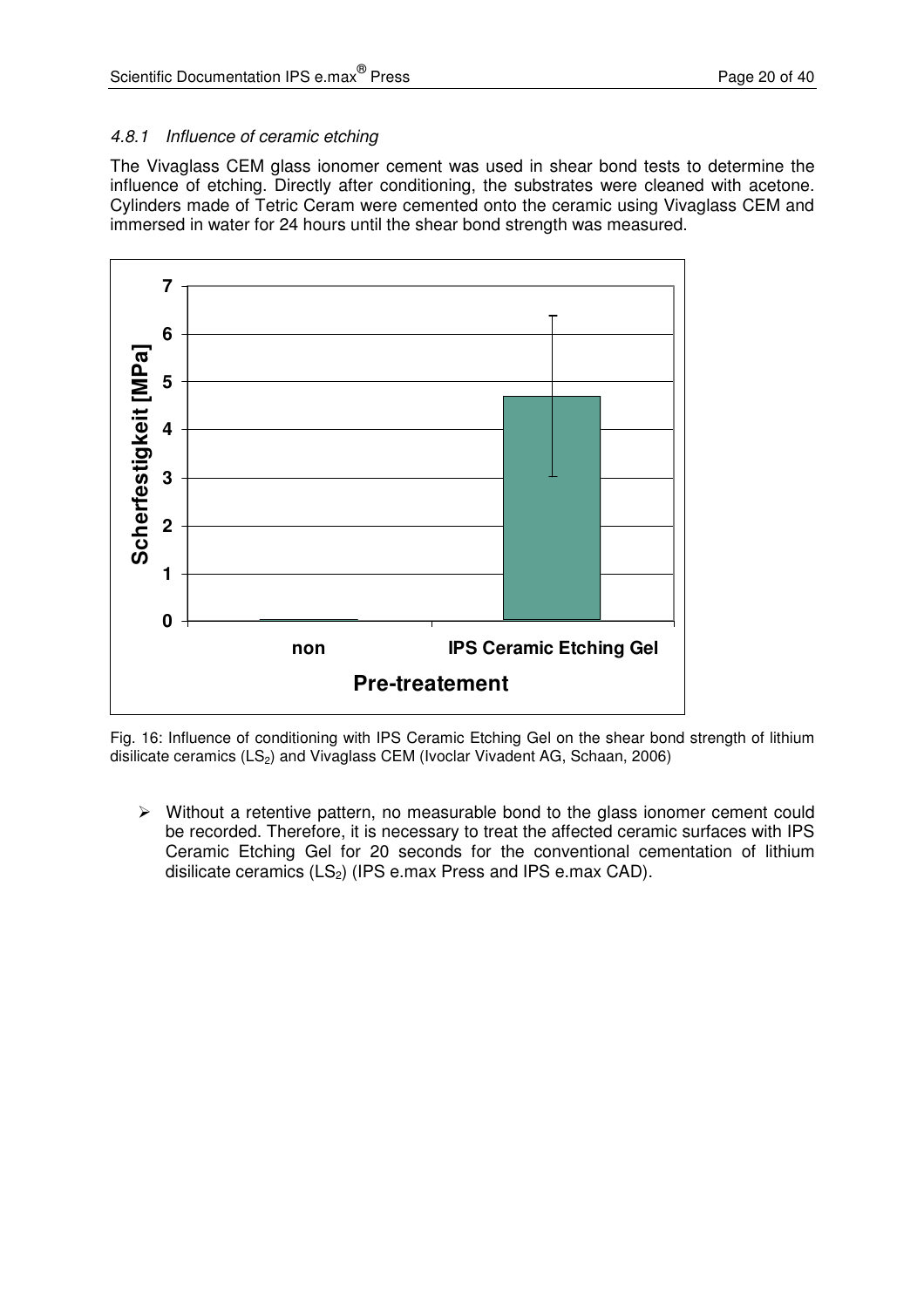#### 4.8.2 Shear bond strength tests

As an example for the adhesive cementation, the shear bond strength of Multilink Automix and Panavia F were compared with two self-adhesive luting composites. The surface of the IPS e.max Press ceramic sample to be cemented was pretreated with IPS Ceramic Etching Gel for 20 seconds. Subsequently, Monobond-S silanizing agent was applied for 60 seconds. The ceramic cylinders were bonded to pre-treated human dentin according to the instructions for use of the respective manufacturer. After 24 hours of immersion in water, the samples were sheared off.



Fig. 17: Shear bond strength of luting composites between glass-ceramics and dentin (Applied Testing Center, Ivoclar Vivadent Inc., Amherst, 2006)

Adhesive luting composites, such as Multilink Automix or Variolink II, are preferably used for the cementation of IPS e.max Press. Conventional cementation, using for instance the glass ionomer cement Vivaglass CEM, is also suitable for crowns that have been prepared retentively.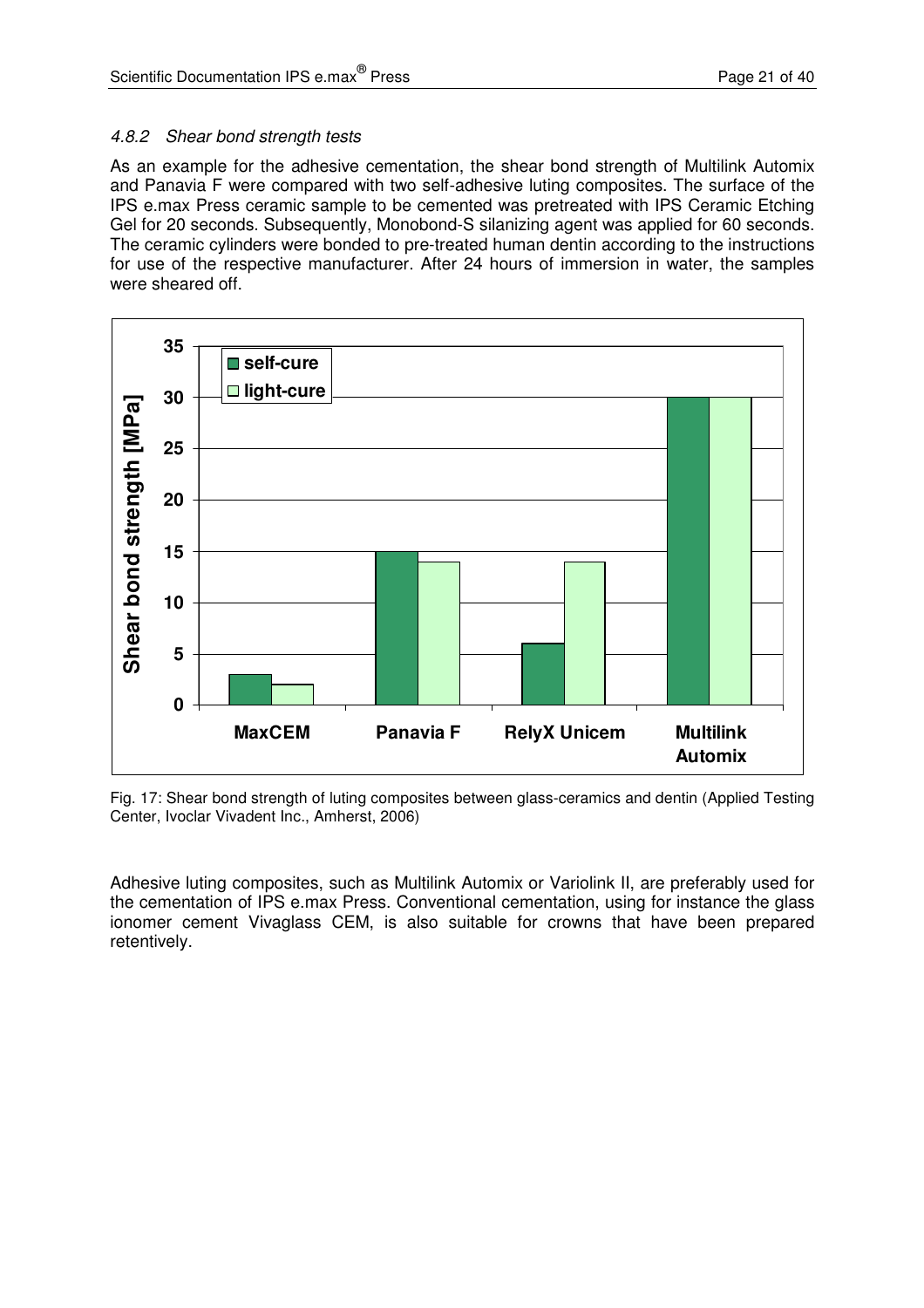#### **4.9 Antagonist wear**

Restorations whose occlusal surfaces consist of ceramic materials are subject to wear, similar to natural enamel. Several patient-specific factors have an effect on occlusal wear (e.g. eating habits, parafunctions and bruxism).

#### 4.9.1 Measuring antagonist wear

Wear is a continuous process, which, at first, tends to go almost unnoticed and only becomes manifest over a long period of time. Therefore, dentists often notice wear only if severe localized vertical loss is present or if the loss concerns the entire restoration when they examine the oral cavity of a patient.

Accurately quantifying wear under clinical conditions *in situ* is very time-consuming. Wear is determined via intraoral impressions, which are measured with laser measuring equipment (initial model and successive models). The accuracy of this measuring method relies on the quality of the impression.

Obviously, the extent of the vertical loss depends on the forces that come to bear on the occlusal surfaces and, consequently, is always unique and patient-specific. The results are affected by the individuals who participate in the study. The masticatory force of men and younger patients is higher than that of women and older people. Eating habits also play a significant role. Consequently, it is vital to examine a sufficiently high number of cases to obtain statistically sound results that can accommodate the variety of individual effects.

In the laboratory, wear is measured in a chewing simulator. The values can only be used for comparisons or as a series of results gathered in conjunction with various other materials because these values are only a partial representation of real-life clinical conditions. Values/samples can only be compared with each other, if they are measured under exactly the same conditions (the tests are not standardized and, consequently, the results usually differ from one another).

Ivoclar Vivadent carries out in-vitro wear tests as follows:

First, the technician selects first or second upper molars, whose palatal cusps are similar in terms of shape and steepness (Fig. 18). The cusps are ground and positioned in the central fossa of standardized lower ceramic molars. Masticatory movements are simulated in a Willytec chewing simulator (SD Mechatronik GmbH, Germanny) to carry out the wear test. During this test, the antagonist is loaded with 5 kg and moved against the crown 120,000 times, while the crown is shifted laterally by 0.7 mm each time (Fig. 19). The entire test is carried out in a water bath at cyclic temperatures (5°C/55°C).



Fig. 18: Enamel antagonist ground from the palatal cusp of an upper molar

Normally, eight test specimens are tested simultaneously for each material. The wear is quantified with an etkon es1 laser scanner on stone models, which are cast from the original test samples by means of the replica technique.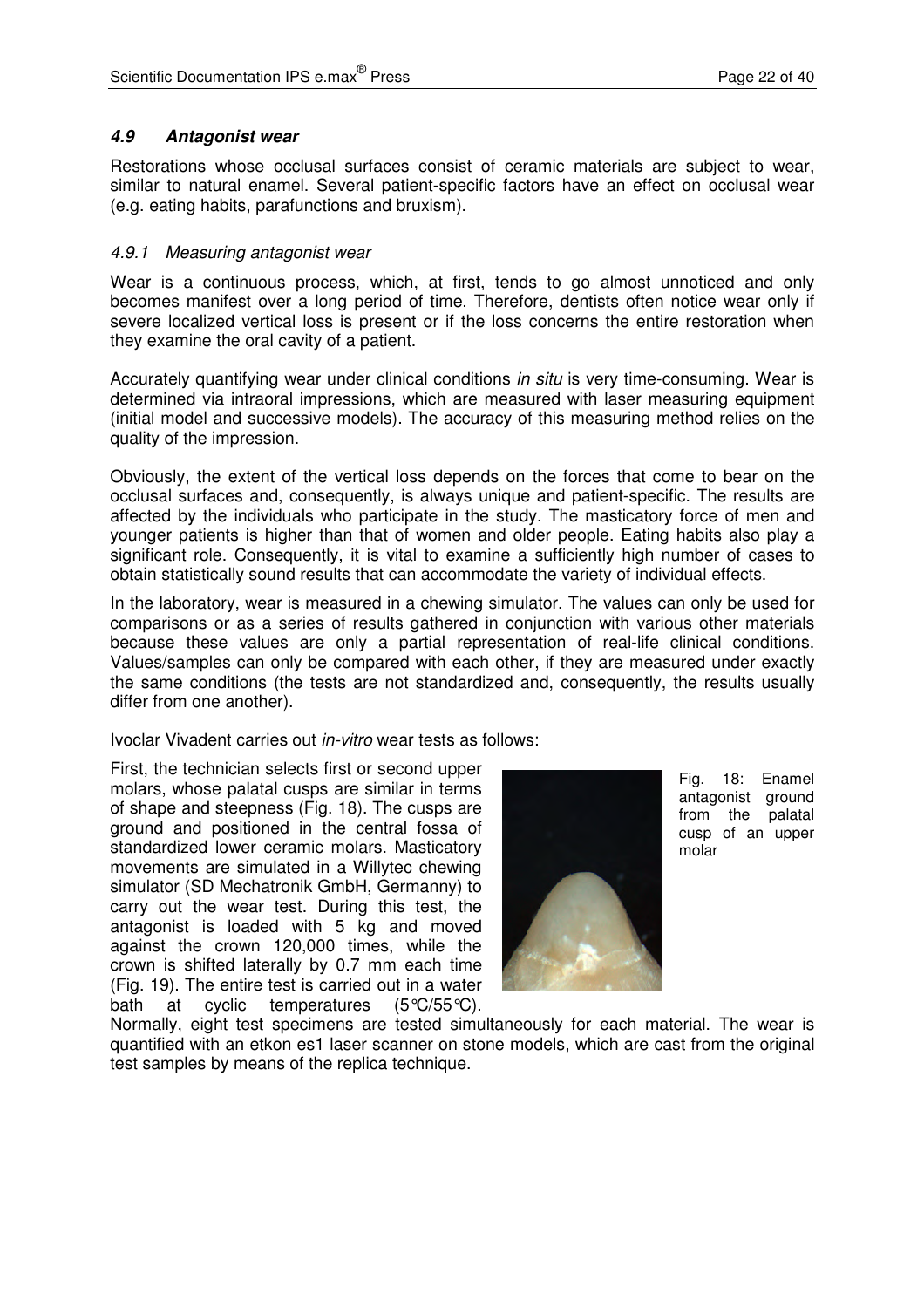

Fig. 19: Ceramic crown seated in the test chamber of the Willytec simulator and enamel antagonist cemented onto the sample holder with composite

#### 4.9.2 Effect of material hardness and strength on wear

Ceramic materials are generally known to be comparatively resistant to wear. It is often assumed that materials that exhibit a high level of hardness and strength are more stable in themselves but harsher to the antagonist. However, material hardness is often mistaken for strength. Strength indicates how resistant the material or constructional component (restoration) is to deformation when exposed to external forces. By contrast, hardness describes a surface characteristic, which indicates the resistance of a material or structural component to indentation by other objects and may therefore be the result of an interplay with other materials. Strength and hardness are completely independent of each other and do not correlate with one another. For instance, abrasion and wear processes can be minimized by surface hardening processes without affecting the strength of the material. In many technical applications, it is common to increase the surface hardness to obtain a smooth surface and minimize the amount of wear between the two parts that move against each other (e.g. plungers or shaft and cylinder).

Table 3 compares the strength and Vickers hardness values of various dental ceramics. It is quite clear from this table that IPS e.max CAD and IPS e.max Press are not harder than the less strong IPS Empress and Mark II (VITA Zahnfabrik) ceramics, even though they offer a high degree of strength.

|                                                  | <b>IPS</b><br><b>Empress</b> | <b>IPS e.max</b><br><b>Press</b> | <b>IPS e.max</b><br><b>CAD</b> | <b>VITA Mark II</b> | <b>Y-TZP</b>       |
|--------------------------------------------------|------------------------------|----------------------------------|--------------------------------|---------------------|--------------------|
| Material                                         | Leucite                      | Lithium<br>disilicate            | Lithium<br>disilicate          | Feldspar            | Zirconium<br>oxide |
| Flexural<br>strength<br>(MPa)                    | 160                          | 400                              | 360                            | 154                 | 900                |
| <b>Vickers</b><br>hardness<br>(MPa)              | 5900                         | 5800                             | 5800                           | 5600                | 13000              |
| Fracture<br>toughness<br>(MPa m <sup>0.5</sup> ) | 1.2                          | 2.7                              | 2.5                            | 1.37                | 5.5                |

Table 3: Properties of various dental ceramics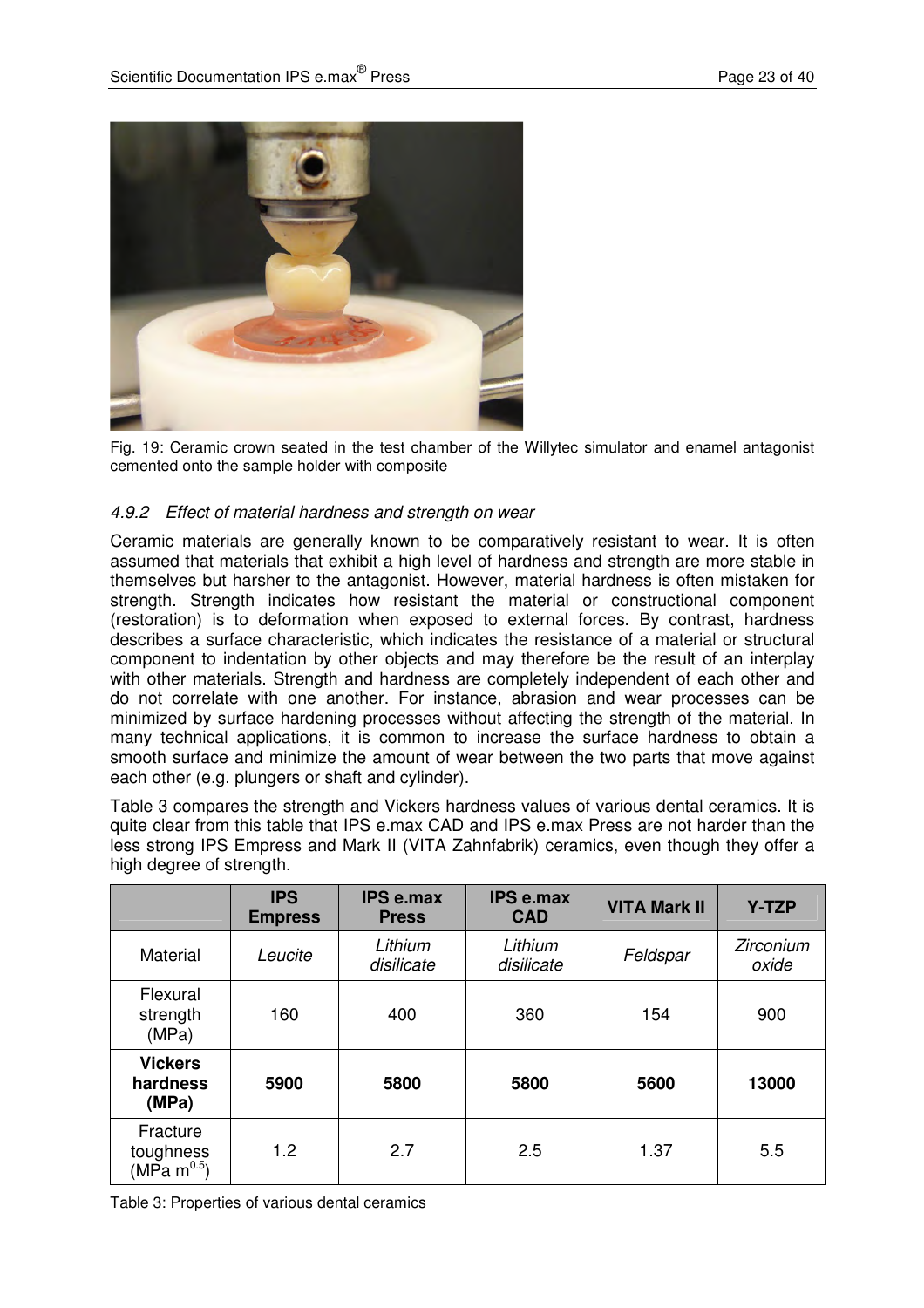**Conclusion:** Neither the hardness nor the strength of a material have a decisive effect on abrasion or wear.

#### 4.9.3 Effect of surface roughness on wear

Wear significantly depends on the friction that occurs between touching materials and is therefore influenced by the surface structure of these materials. Surface roughness represents an essential parameter in this context. Smooth surfaces cause less resistance and consequently produce less wear or abrasion in the opposing material than rough, unpolished surfaces.



Fig. 20: Three-dimensional images of the occlusal surfaces of crowns made of IPS e.max CAD HT and IPS e.max Press after manufacturing (unworked) and after having been finished with fine diamonds (FRT MicroProf, sample rate of 300Hz, horizontal resolution of 1 µm, vertical resolution of 20 nm). (Ivoclar Vivadent)



**Milling marks after machining Theory of Conservation Conservation Milling marks after machining Conservation Conservation Conservation Milling marks after machining conservation Conservation Milling marks after machining** 

Fig. 21: Surface roughness of milled ceramic materials before reworking (on the left) and after reworking (on the right) with the OptraFine system. (Top row: VITA Mark II; bottom row: IPS e.max CAD). SEM images. (Ivoclar Vivadent)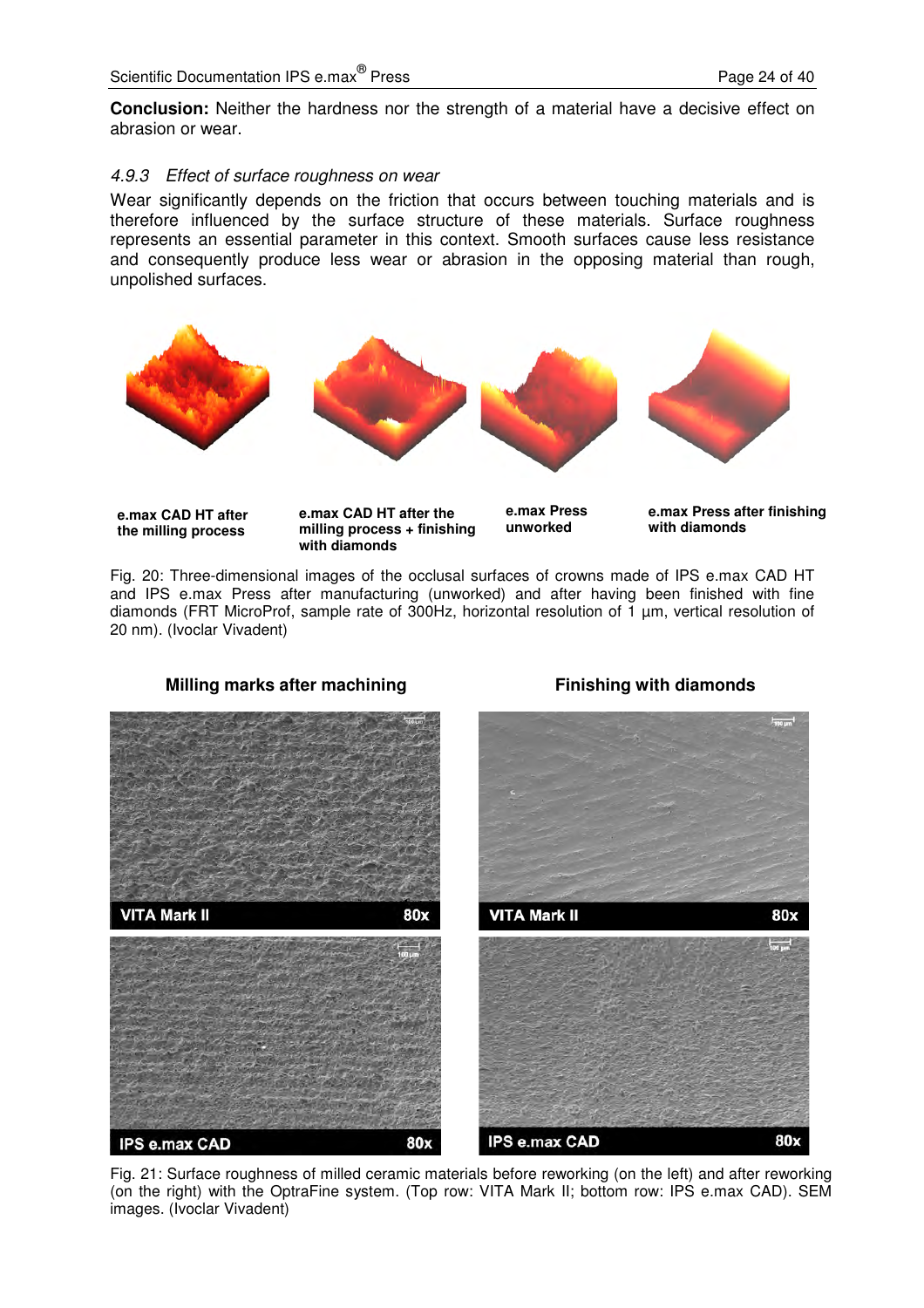After milling in a CAM unit, ceramic restorations demonstrate a detectable surface roughness, which depends on the geometry and grain size of the milling tools. The surface roughness of milled ceramic materials is shown in Figs 20 and 21. After milling, IPS e.max and Vita Mark II exhibit a pronounced surface roughness. Unworked press ceramic materials (Fig. 20) do not exhibit such milling marks, because the viscous conversion of the press ingots results in a smooth surface during the hot pressing procedure. However, the surface roughness of milled ceramic materials can be clearly reduced by finishing the surfaces with diamonds (Figs 20 and 21). For this reason, finishing is recommended.



Fig. 22: Effect of ceramic surface roughness on antagonist abrasion. Ceramic and antagonist wear of unworked (UB) and reworked (B) crown surfaces (IPS e.max CAD and IPS e.max Press) using fine grain diamonds (25 µm). (Ivoclar Vivadent)

The surface roughness plays a particularly important role in the abrasion of antagonists. As can be seen in Fig. 22, both the finished (B) and non-finished (UB) IPS e.max Press samples caused less antagonist abrasion than the IPS e.max CAD samples, which had not been finished and therefore demonstrated a coarser surface. However, the surface roughness of IPS e.max CAD can be minimized by reworking the surface with fine diamonds. After finishing, antagonist abrasion is comparable to that of IPS e.max Press.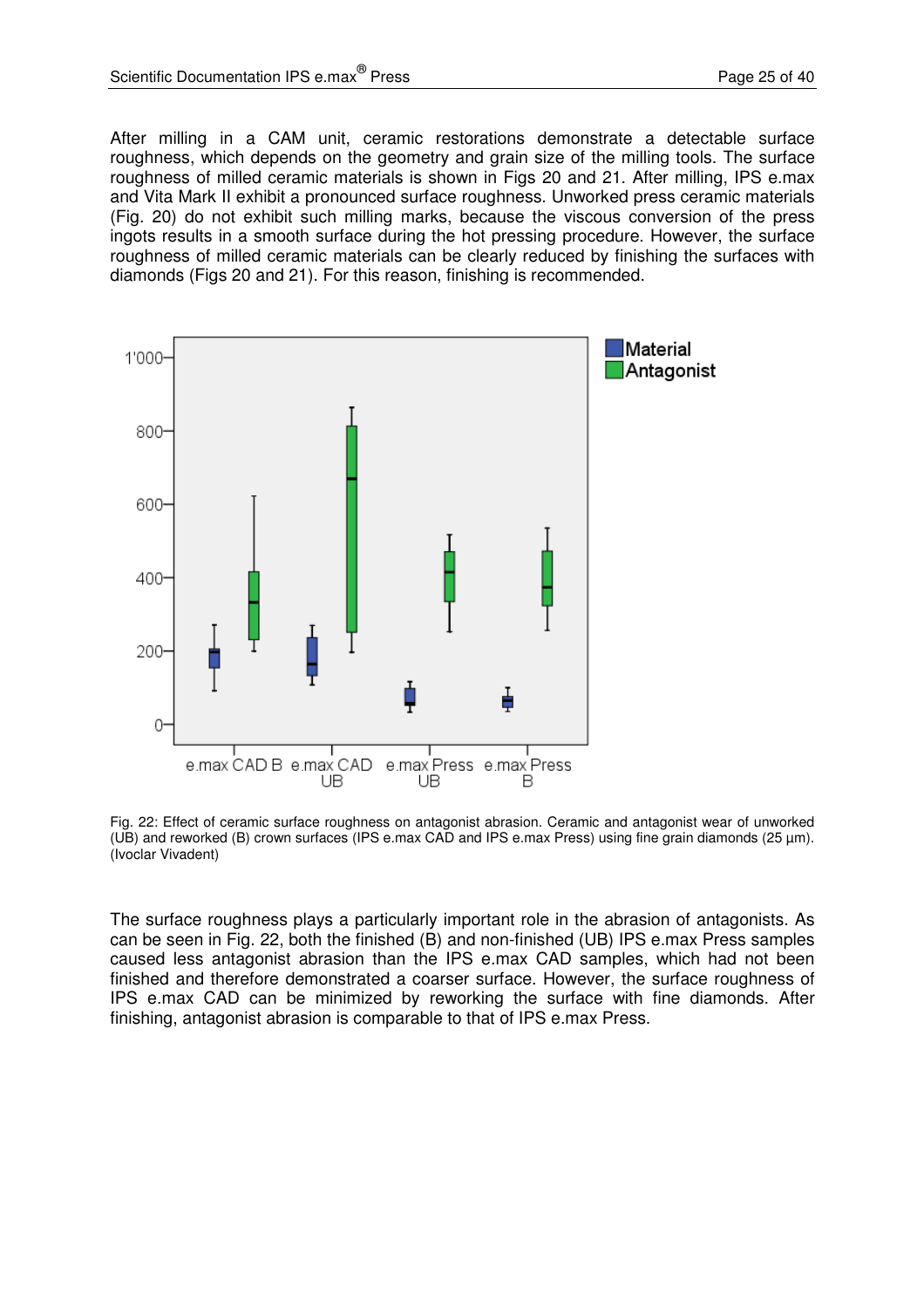### **5. Clinical studies**

#### **5.1 PD Dr Edelhoff, Universitätsklinikum Aachen, Germany**

- Title: Clinical performance of IPS e.max Press veneered with IPS Eris for E2
- Objective: Clinical performance of IPS e.max Press restorations
- Experimental: A total of 104 restorations (82 anterior crowns, 22 posterior crowns) were incorporated in 41 patients. The majority (69.2%) of the restorations were cemented in place using an adhesive technique (Variolink II) and roughly one third (30.8%) of the restorations were placed using a glass ionomer cement (Vivaglass Cem).
- Results: The Kaplan-Meier survival rate calculated after 8 years was 92.3%. One restoration failed because of secondary caries and another because of endodontic complications. In addition, chippings in the veneering material of 2 crowns (2.1%) and discoloration of 1 crown (1.1%) were reported [20].
- Conclusion: Lithium disilicate ceramic crowns have proven to be successful in clinical applications in conjunction with both adhesive and conventional cementation techniques.

#### **5.2 Prof. Dr Kern, Universitätsklinikum Schleswig-Holstein, Kiel, Germany**

- 5.2.1 Clinical performance of pressed ceramic bridges
- Title: Prospective 5-year study on all-ceramic crown and inlay-retained bridges
- Objective: To evaluate and compare the clinical performance of inlay and crownretained bridges made of IPS e.max Press
- Experimental: 36 crown-retained bridges were incorporated in 28 patients. More than half of the crown-retained bridges were conventionally cemented, while the others were placed using the adhesive technique (Variolink II).

About 90% of all restorations were placed in the posterior region.

Results: After a mean observation period of 48 months, no fractures occurred in the crown-retained bridges. According to Kaplan Meier, the four-year survival rate is 100%.

> The Kaplan-Meier survival rate after 8 years was 93%. Two crownretained bridges fractured and another 2 bridges (6%) showed chippings of the veneering material [21; 22].

Conclusion: Three-unit crown-retained bridges made of lithium disilicate glassceramic have proven to be successful in clinical applications in conjunction with both adhesive and conventional cementation techniques.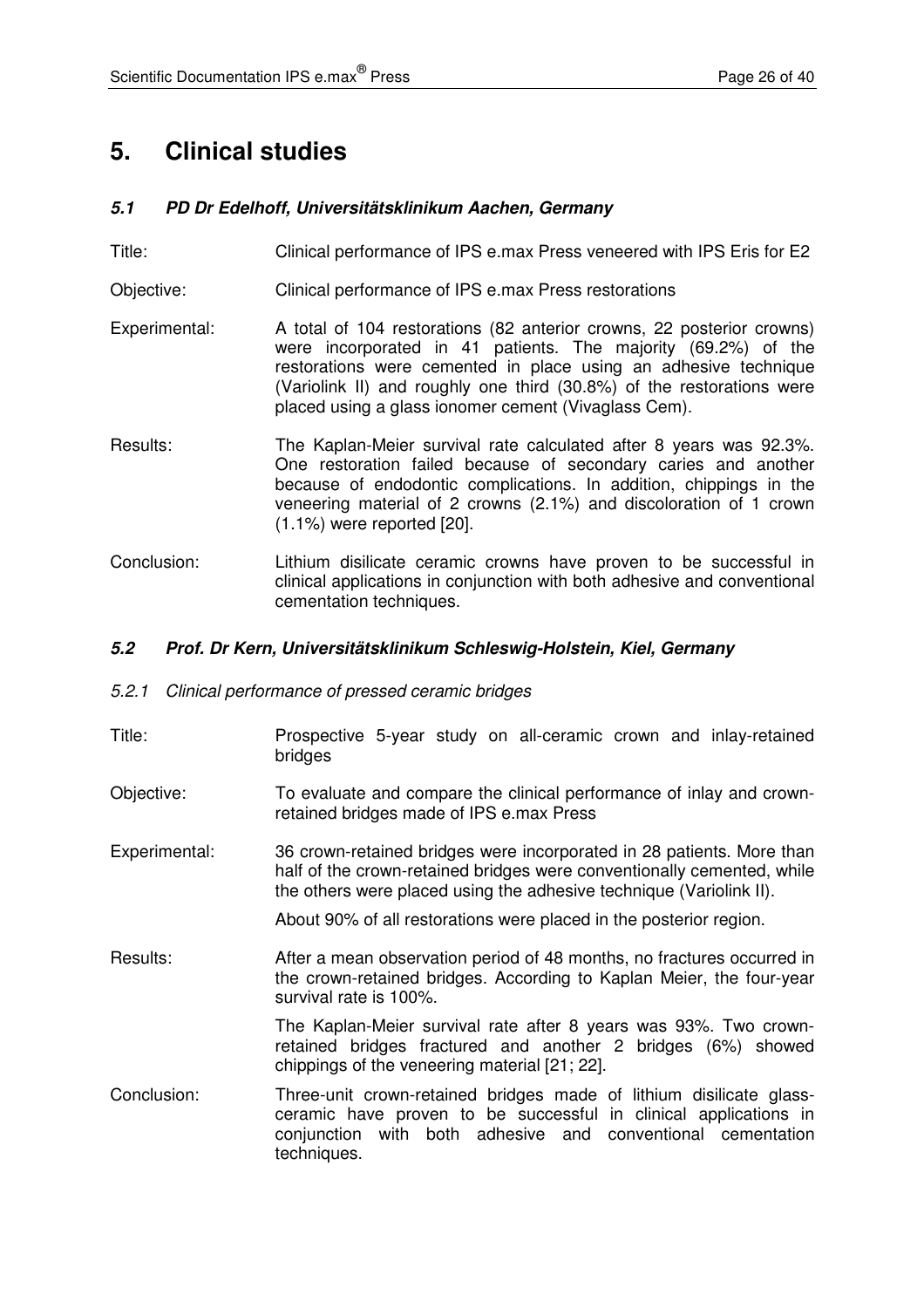#### 5.2.2 Clinical evaluation of marginal gap formation

- Title: Clinical examination of the accuracy of fit of a new experimental allceramic system before and after cementation
- Objective: To examine the accuracy of fit of inlay and crown-retained bridge anchors
- Experimental: The study included 19 patients. One anchor was examined in each bridge (11 crowns, 8 inlays). Impressions were taken before and after adhesive cementation (Variolink II). The gap widths were measured in a scanning electron microscope. The outer profile was divided into sections of 200 µm. The highest value recorded for each individual section was used in the final evaluation.

Results:



Fig. 23: Marginal gaps of inlays and crowns before and after cementation (Wolfart et al. [23])

The marginal gaps in crown-retained bridges were significantly higher after cementation than they were before. Inlay-retained bridges did not show any significant changes in the marginal discrepancy after cementation. The marginal gaps of the crown and inlay-retained bridges fall within the biologically acceptable range.

#### **5.3 Prof. Dr Anusavice, University of Florida, Gainesville; Dr Esquivel-Upshaw, University of Texas Health Center, San Antonio**

- 5.3.1 Clinical performance of posterior bridges
- Title: *In-vivo* behaviour of an experimental framework material for posterior bridges
- Objective: To examine the clinical performance of IPS e.max Press in posterior bridges whose connectors were designed according to the dimensions stipulated in the manufacturer's directions.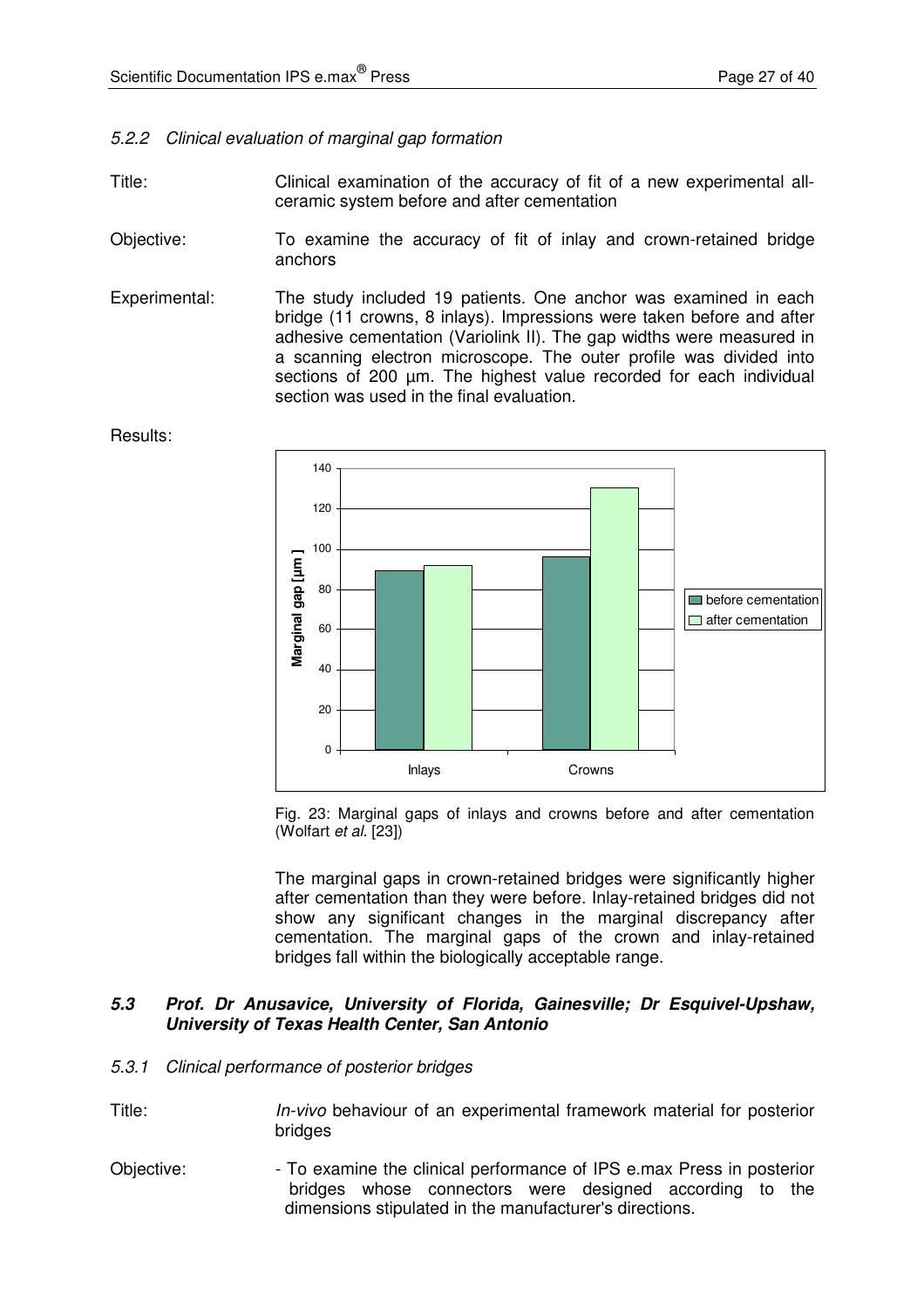- To examine the effect of the maximum bite force on the survival rate of bridges
- Experimental: Thirty bridges (staining technique, glazed) were incorporated in 21 patients. A conventional (ProTec CEM) or adhesive (Variolink II) cementation technique was used. The cross-sections of the connectors were measured in each bridge. The bite force was determined in each patient. These data would later be used in the interpretation of the clinical results.
- Results: 4-year results: If all cases are included, even those in which the manufacturer's directions regarding the dimensions of the connectors were not followed, four failures due to fractures occurred (4/30) within a period of four years, which corresponds to a success rate of 87%.

A bite force of 1031 N was recorded in conjunction with one of the fractured bridges and in two cases, the minimum dimensions stipulated for the connectors were not observed.

If the above aberrations, i.e. unusually high bite force and faulty connector design (manufacturer's directions), are excluded from the evaluation, the 4-year failure rate is 3.3%, (fracture of one bridge) [24- 26].

- 5.3.2 Clinical performance of posterior crowns (material comparison)
- Title: Evaluation of wear behaviour of natural enamel and ceramic restorations (crowns) in clinical applications
- Objective: To examine the wear behaviour of the enamel and IPS e.max Press crowns in clinical applications
- Experimental: A total of 36 metal-ceramic and all-ceramic crowns were placed in 31 patients. The crowns were classified into three groups:
	- Metal-ceramic crowns (IPS d.SIGN; n=12)
	- IPS Empress 2 crowns veneered with IPS Eris for E2 (n=12)
	- IPS e.max Press crowns veneered with IPS Eris for E2 (n=12)

The all-ceramic crowns were cemented in place using Variolink II. The metal-ceramic crowns were placed with RelyX Unicem. Pictures and impressions were taken of the restorations at baseline and at every recall to evaluate the degree of wear over time. Additioncuring vinyl polysiloxane material was used for impression-taking.

Results: The fracture of an IPS Empress 2 crown and the debonding of an IPS e.max Press crown were reported.

> Evaluations of the enamel wear only showed a weak correlation between the wear and the maximum masticatory force. This indicates that the wear is dominantly influenced by other factors. The antagonist wear for all materials was higher than that of natural teeth (enamel/enamel). The antagonist wear values measured for IPS e.max Press were comparable to or lower than those measured for the other materials (Fig. 25). The wear of the ceramic crowns was lower in the IPS e.max Press samples than in other ceramic materials (Fig. 24).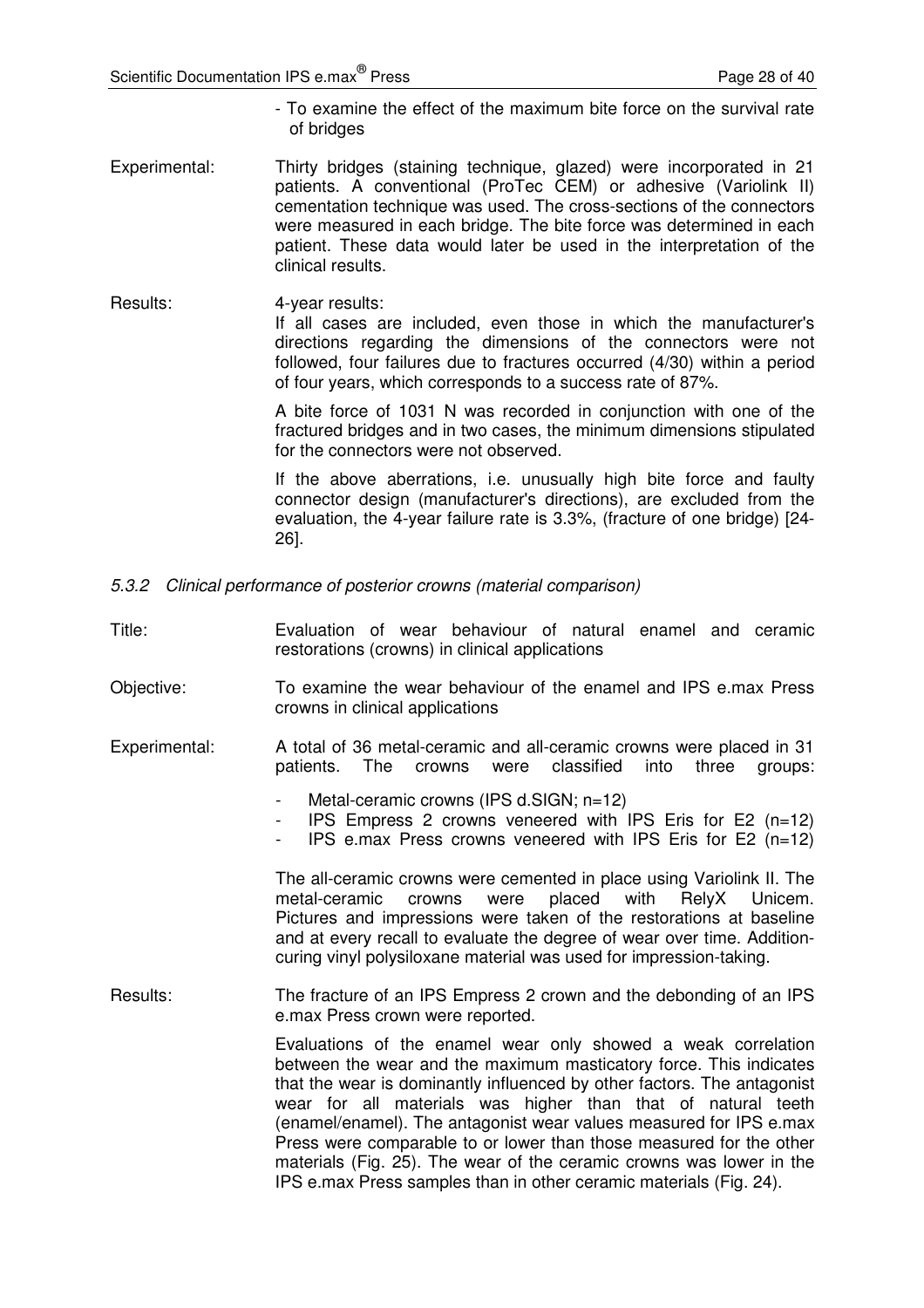Conclusion: The increased strength of IPS e.max Press does not mean that this material automatically causes more antagonist wear.



Fig. 24: Abrasion of ceramic crowns in relation to the time of the restoration being worn in the mouth



Fig. 25: Antagonist abrasion in relation to the time of the restoration being worn in the mouth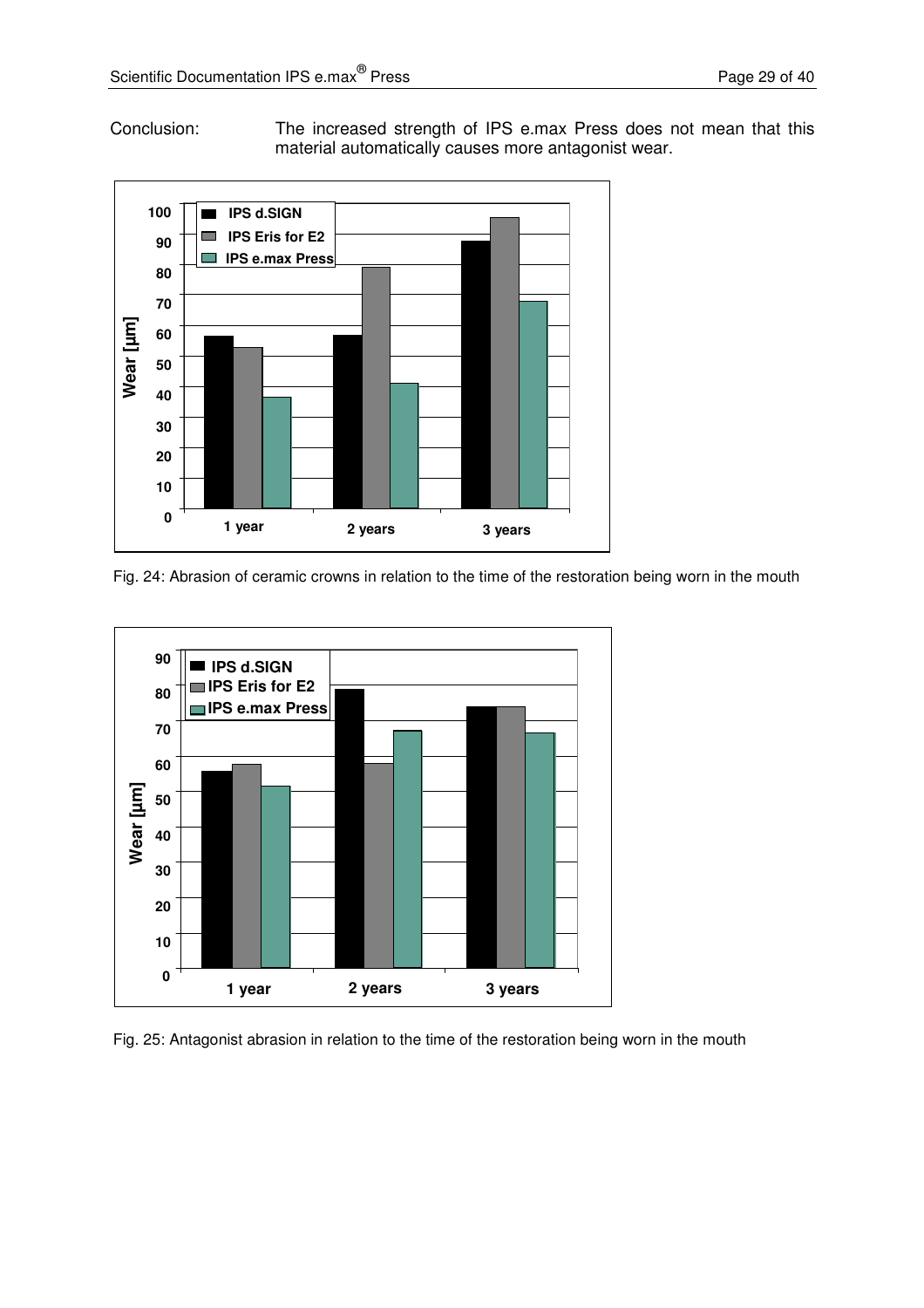#### 5.3.3 Clinical performance of posterior crowns

- Title: Clinical performance and wear characteristics of veneered lithiumdisilicate-based ceramic crowns
- Objective: To evaluate the clinical performance and wear behaviour of veneered lithium disilicate  $(LS_2)$  crowns taking the masticatory forces into account
- Experimental: Thirty crowns were placed in 30 patients. Ten crowns were cemented using Variolink II, while the other 20 crowns were temporarily seated.
- Results: After an observation period of 1 year, all crowns were rated to be in good condition. There were no significant failures. The statistical analysis showed no significant linear correlation between the maximum masticatory force and wear [27].

#### **5.4 Dr Stappert, Universitätsklinikum, Freiburg i. Br., Germany**

- Title: Clinical evaluation of partial lower posterior crowns fabricated using an all-ceramic lithium disilicate  $(LS<sub>2</sub>)$  or using the CEREC 3 technique
- Objective: Clinical performance of partial all-ceramic crowns in the posterior region (IPS e.max Press and ProCAD)
- Experimental: Placement of crowns/inlays made of IPS e.max Press (n=40) and ProCAD (n=40). A maximum of 20 non-vital abutment teeth per group should be stabilized by an all-ceramic post system.
- Results: A survival rate after 36 months of 100% was reported for IPS e.max Press and 97% for ProCAD (1 fracture) [28; 29].
- Conclusion: Both pressed and CAD/CAM manufactured all-ceramic partial crowns provide a reliable treatment option for the restoration of substantial defects in the posterior region.

#### **5.5 Prof. Dr Watson, King's College, London, UK**

- 5.5.1 Clinical behaviour of posterior crowns
- Title: Clinical examination of 2 commercially available systems against an experimental ceramic system
- Objective: To evaluate the clinical performance of posterior crowns. Compare the performance of three ceramic materials, i.e. two all-ceramic and one metal-ceramic system.

Experimental: A total of 90 posterior were placed in 48 patients:

- 30 IPS e.max Press crowns, fully anatomical
- 30 Procera-AllCeram crowns (PA), layered
- 30 metal-ceramic crowns (PFM, IPS Classic)

The crowns were evaluated according to USPHS criteria at the recall examinations.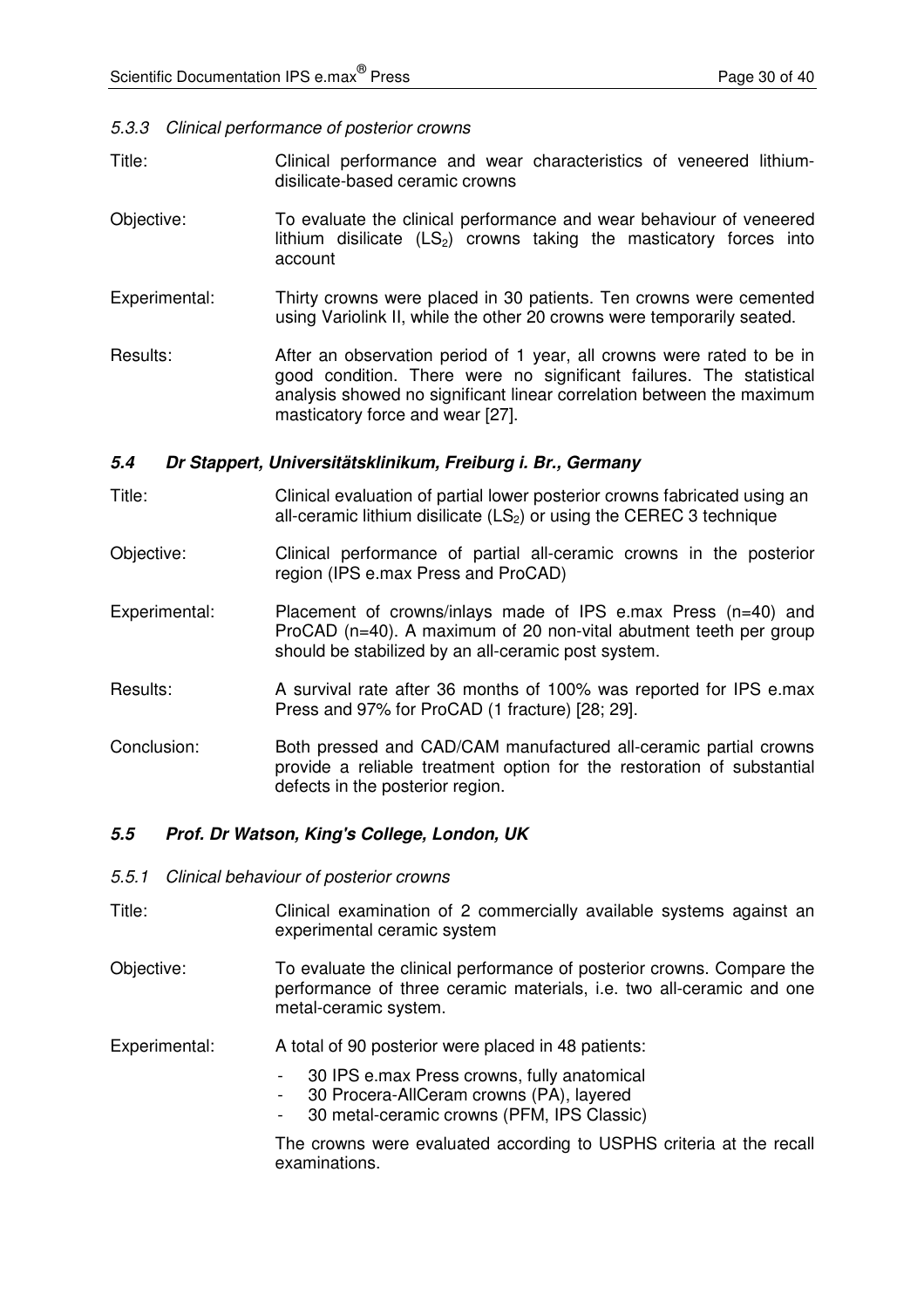Results: After 54 months, no or only minor changes were observed in the IPS e.max Press restorations according to USPHS criteria (discoloration, plaque accumulation, chipping). Two Procera AllCeram crowns fractured.

> After 7 years, the evaluation according to USPHS criteria revealed noticeable roughness, abrasion and deformation of the occlusal contact areas in all crowns. Three Procera crowns received "Delta" ratings and were removed because of fractures. Chippings in the layering were also observed. Four IPS e.max Press crowns received "Charlie" ratings and were removed because of crack propagation [30- 33].

- Conclusion: The clinical performance of the IPS e.max Press crowns was comparable to that of Procera AllCeram crowns. However, the failures of IPS e.max Press and Procera crowns occurred for different reasons. Furthermore, IPS e.max demonstrated a significantly better resistance to wear (see section below).
- 5.5.2 Prospective clinical study: Antagonist tooth wear and wear of ceramic restorations
- Objective: To determine antagonist tooth wear and wear of ceramic restorations during 2 years of clinical use. Comparison of three ceramic and/or metal-ceramic materials.
- Experimental: Ninety posterior crowns were seated in 48 patients:
	- 30 IPS e.max Press crowns, fully anatomical
	- 30 Procera AllCeram crowns (PA), layered
	- 30 metal-ceramic crowns (PFM, IPS Classic)

During 2 years, impressions were taken at regular intervals and the wear determined by means of a new technique.



Fig. 26: Wear of ceramic crowns in relation to the time of clinical use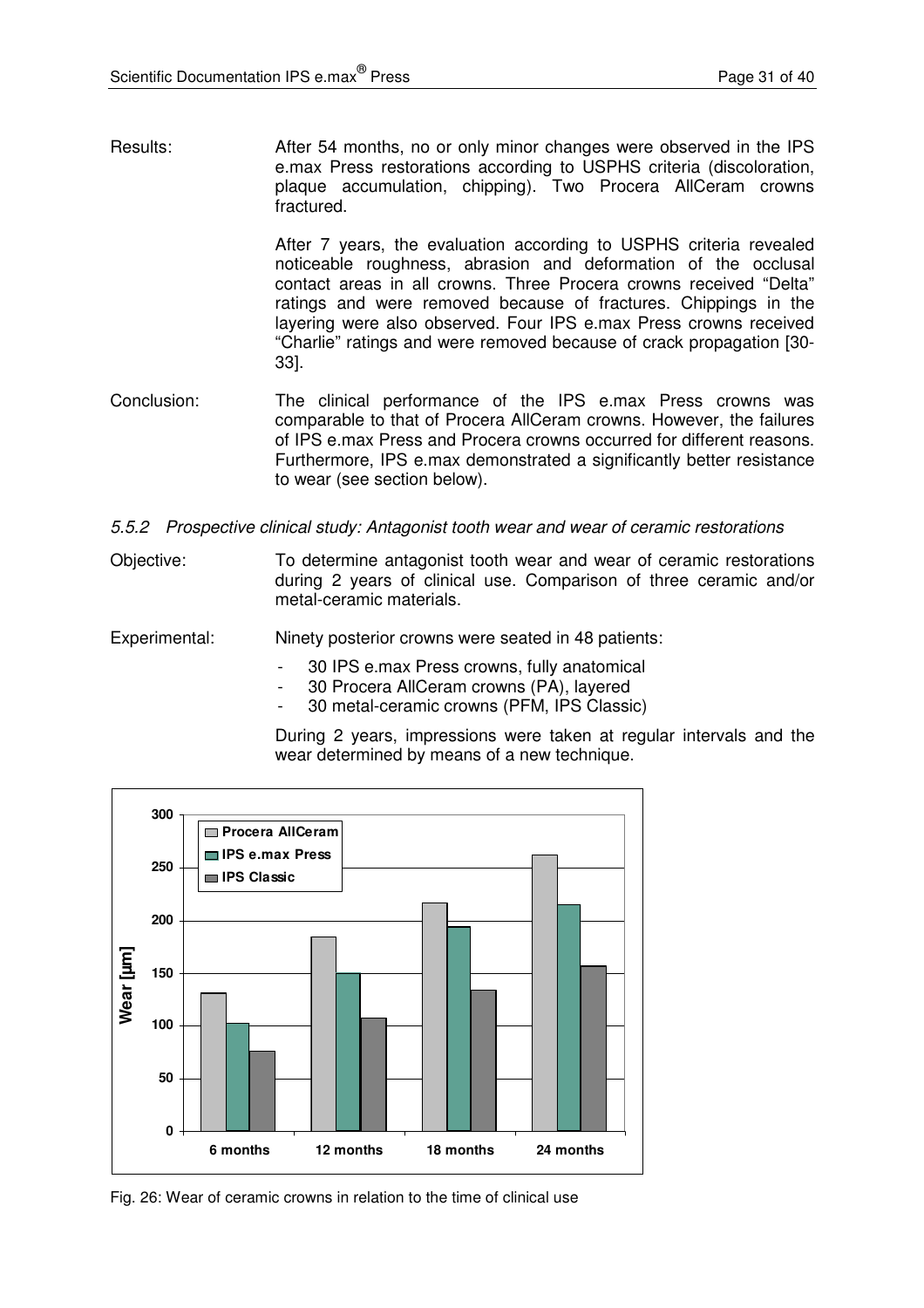- Results: Measurements after 2 years revealed that the IPS e.max Press crowns exhibited less wear than the Procera AllCeram crowns (Fig. 26). Antagonist wear was also lower in conjunction with the IPS e.max Press crowns. The abrasion of enamel that occludes against lithium disilicate crowns is similar to that of Mark II crowns. Even after 7 years, the enamel abrasion in teeth opposing IPS e.max Press crowns was lower compared to the enamel abrasion caused by the Procera AllCeram crowns [33; 34].
- Conclusion: Even if wear can be technically measured, the patient or dentist does usually not notice it. Wear should not be overrated in dental applications for ordinary patients (no bruxism or increased masticatory forces). The abrasion of glass-ceramic crowns is very low if the material is correctly processed and its esthetic and biological advantages prevail over those of metal or metal-ceramic restorations.

#### **5.6 Prof. Dumfahrt, Universitätsklinik, Innsbruck, Austria**

- Title: Clinical performance of a new press ceramic system inlays, onlays, veneers
- Objective: To examine the clinical performance of IPS e.max Press when used in inlays, onlays and veneers
- Experimental: A total of 177 restorations (fully anatomical or veneered with IPS Eris for E2) were incorporated in 26 patients.

Adhesive cementation with Variolink II. Number of restorations for the individual indications: 41 inlays, 66 onlays, 24 crowns, 46 veneers

Results: A survival rate of 100% was reported after 24 months. The accuracy of fit was rated excellent. The handling characteristics were rated excellent by both technicians and clinicians.

#### **5.7 The Dental Advisor**

- Title: IPS e.max 4-year clinical performance
- Objective: To evaluate the clinical performance of IPS e.max Press with regard to esthetics, fracture/chipping and marginal discoloration
- Experimental: Four dentists incorporated a total of 440 IPS e.max restorations in 260 patients. At the recall, 236 restorations were available for assessment (maximum period of observation was 4 years). These restorations included 42% molar crowns, 37% premolar crowns, 9% anterior crowns, 7% inlays/onlays and 5% bridges.

The restorations were seated using a semi-adhesive or adhesive cement.

Results: Only a single fracture was reported for all 236 restorations and chippings were only detected in 2.5% of the restorations. IPS e.max Press was also given excellent ratings for the criteria of marginal discoloration and esthetics [35].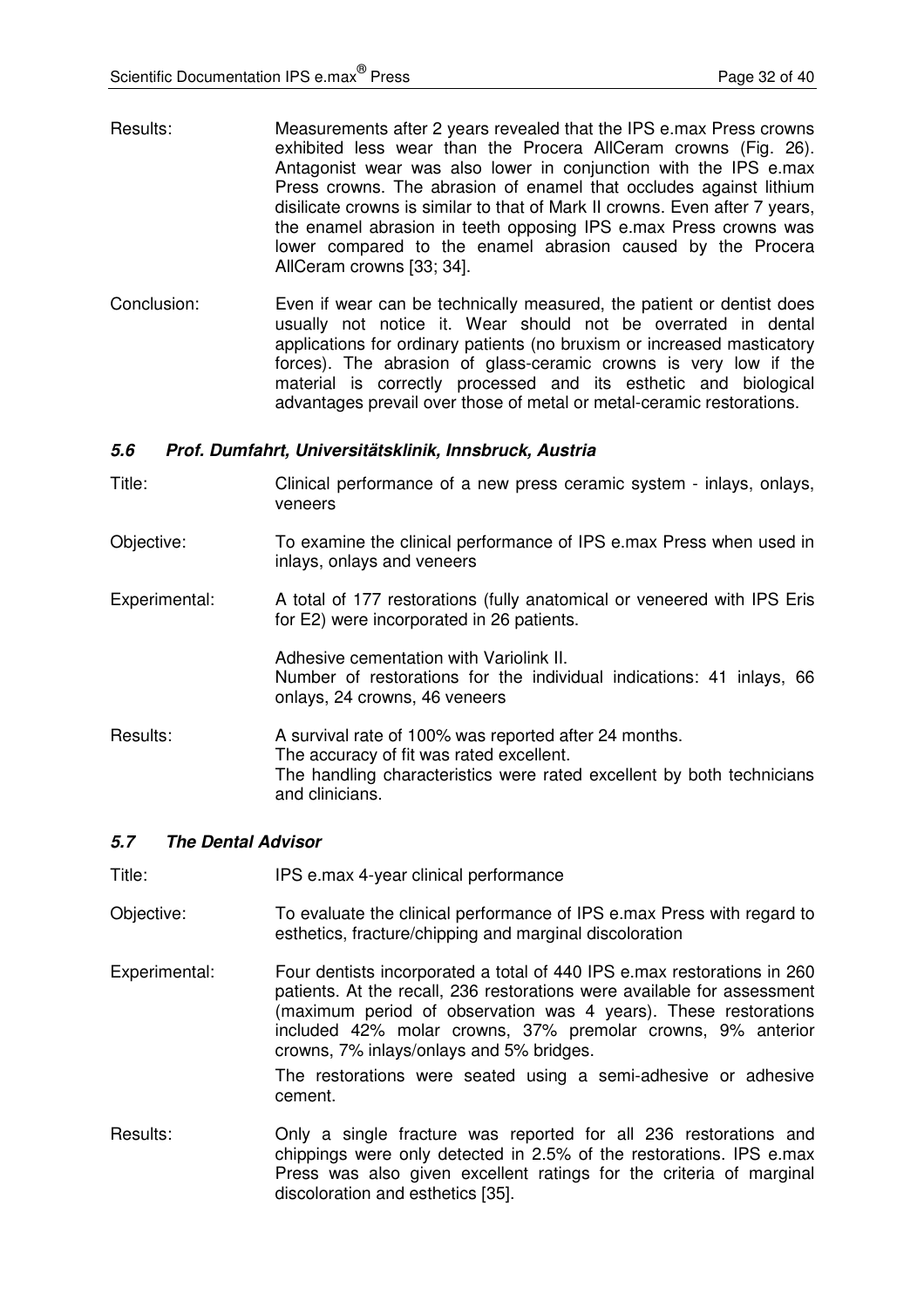#### **5.8 Prof. Dr K. Böning, Technische Universität Dresden, Germany**

Title: Clinical Performance of a new pressable ceramic

Objective: To evaluate the clinical performance of IPS e.max Press

Experimental: Thirty-nine IPS e.max Press crowns (test group) and 40 metal-ceramic crowns made of d.SIGN high-gold alloy and IPS d.SIGN metal-ceramic (control group) were incorporated in totally 63 patients. The restorations were seated using a conventional glass-ionomer cement.

Results: After a 3-year period of observation, a survival rate of 97% was calculated for the test group and a survival rate of 100% for the control group. The log rank test did not reveal and significant difference [36].

#### **5.9 Dr A. Peschke, Dentist R. Watzke, Internal Clinic, Ivoclar Vivadent AG, Schaan**

5.9.1 IPS e.max Press LT

Title: Prospective clinical study with IPS e.max Press LT

Objective: Determine the clinical performance of IPS e.max Press LT

- Experimental: Incorporation of 38 restorations (crowns, partial crowns, inlays, veneers). Adhesive cementation of 36 restorations (5 Variolink II, 31 Multilink Automix), and 2 conventional cementations with Vivaglass Cem.
- Results: During an observation period of up to 26 months, no negative occurrences were reported.

| 5.9.2 IPS e.max Press HT |  |
|--------------------------|--|
|--------------------------|--|

| Title:        | Prospective clinical study with IPS e.max Press HT                                                                              |  |  |
|---------------|---------------------------------------------------------------------------------------------------------------------------------|--|--|
| Objective:    | Determine the clinical performance of IPS e.max Press HT                                                                        |  |  |
| Experimental: | Incorporation of 87 restorations (onlays, inlays, 1 crown).<br>Adhesive cementation with Variolink II and/or Multilink Automix. |  |  |
| Results:      | During an observation period of up to 26 months, no negative<br>occurrences were reported.                                      |  |  |

#### **5.10 Summary**

A multitude of data has been gathered in clinical studies on IPS e.max Press and these data have been available for quite some time now. For this reason, it has been possible to define the field of application of this lithium disilicate press ceramic  $(LS<sub>2</sub>)$  very precisely. A multitude of clinical experiences are already available for the framework version of IPS e.max Press MO and IPS e.max Press LT. The material has proved itself on the market. The HT version has been subject of clinical trials mainly in the indication of inlays and onlays for more than 26 months.

IPS e.max Press can be used effectively in clinical applications if the requirements stipulated in the Instructions for Use are followed.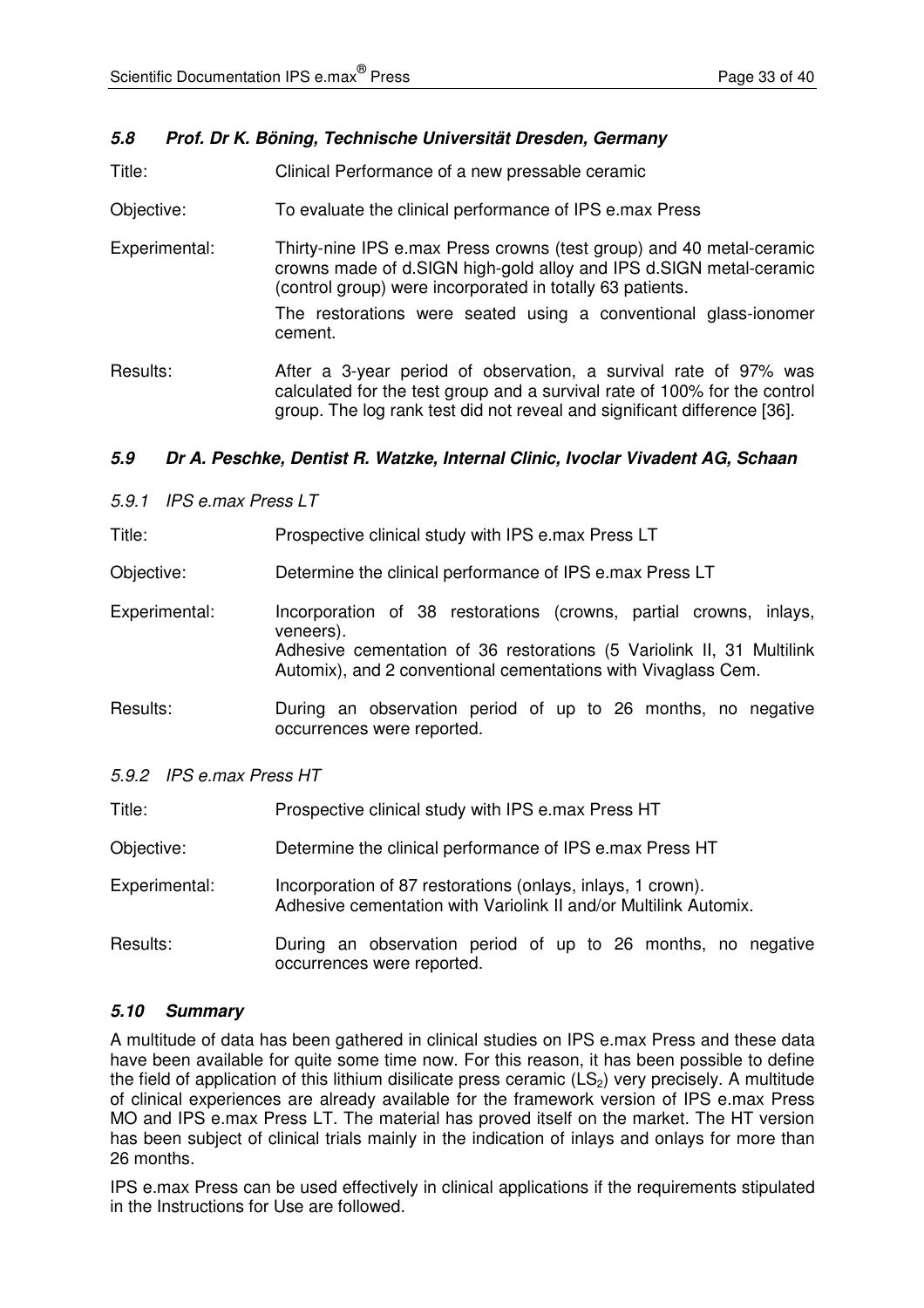## **6. Biocompatibility**

#### **6.1 Introduction**

The ceramic materials used in dentistry are considered to be exceptionally "biocompatible" [37-40]. Biocompatibility is generally regarded as a material's quality of being compatible with the biological environment (tissues) [40], i.e. the material's ability to interact with the tissues of the body without causing any, or only very limited biological reactions. A dental material is considered to be "biocompatible" if its function and properties match the biological environment of the body and do not cause any unwanted response [41].

Ceramic materials have always enjoyed a good reputation as a biocompatible material [37; 42] and this reputation has steadily grown in the past forty years. This trend can certainly be attributed to the distinctive properties of these materials. The volatile substances are eliminated in the course of the melting and sintering process involved in the manufacture of the ceramic. In addition, the following properties are responsible for the excellent biocompatibility of dental ceramics:

- Harmless ingredients (mainly oxides of silicon, aluminium, sodium and potassium) [37; 42; 43]
- Very low solubility [43]
- High stability in the oral environment; high resistance to acidic foods and solutions [37; 42]
- Low tendency to plaque accretion [37; 42]
- No undesired interaction with other dental materials [37; 42]
- No chemical decomposition involving the release of decomposition products [37; 42]

Principally, these ceramics may be described as "bioinert" [40].

The biocompatibility of IPS e.max Press is discussed in detail below.

#### **6.2 Chemical stability**

Dental materials are exposed to a wide range of pH-values and temperatures in the oral cavity. Therefore, chemical stability is an important prerequisite for dental materials.

According to Anusavice [37], ceramics are considered to be the most durable of all the dental materials.

|                 | <b>Chem. solubility</b><br>[ $\mu$ g/cm <sup>2</sup> ] | <b>Threshold value</b><br>according to standard<br>[ $\mu$ g/cm <sup>2</sup> ] |
|-----------------|--------------------------------------------------------|--------------------------------------------------------------------------------|
| IPS e.max Press | $40 + 10$                                              | < 100                                                                          |

Chemical solubility of IPS e.max Press (according to ISO 6872):

(Ivoclar Vivadent AG, Schaan, 2005)

 $\triangleright$  The chemical solubility of IPS e.max Press is far below the limit value according to the relevant standard.

#### **6.3 Cytotoxicity**

Cytotoxicity tests provide an indication of the reactivity and tolerance of individual cells (mostly murine fibroblasts) when they are exposed to the soluble compounds of a dental material. Cytotoxicity is the easiest to measure of the biological properties. However,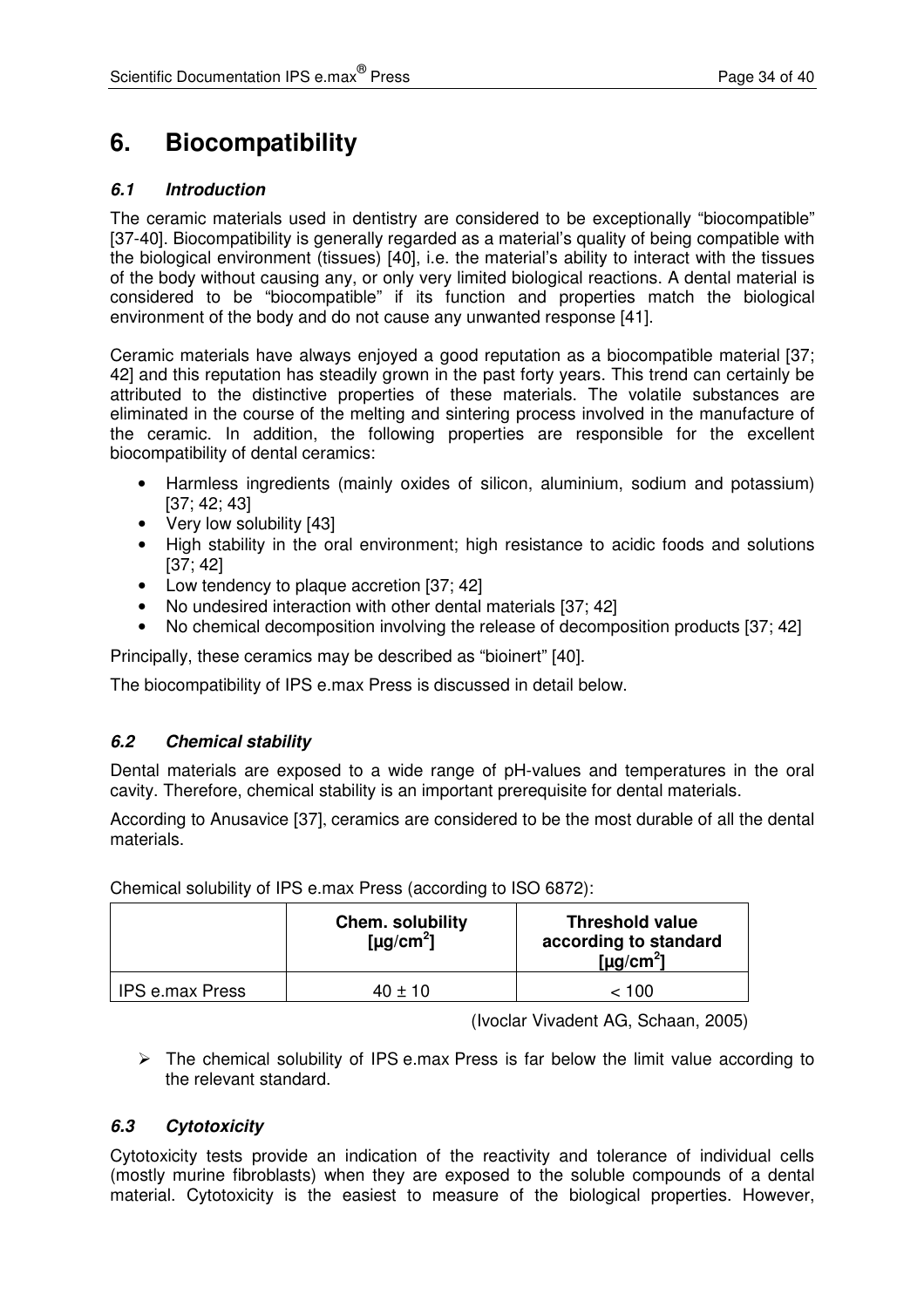cytotoxicity on its own has only limited validity to appraise the biocompatibility of a dental material. Numerous researchers have been publishing toxicology data on dental materials. The conditions in which the tests are conducted can be selected in such a way that the results vary enormously. This is the reason why cytotoxicity may be detected in some tests but not in others. If the tests show a positive cytotoxic effect, additional, more elaborate tests have to be carried out in order to be able to evaluate the material's biocompatibility. However, in the end, only the clinical experience gathered with the material allows a conclusive and meaningful assessment of its biocompatibility.

The in-vitro toxicity was assessed at NIOM, Scandinavian Institute of Dental Material, Haslum (N), by means of direct cell contact. The test was conducted according to ISO 10993-5: Biological evaluation of medical devices Part 5: Tests for in-vitro cytotoxicity.

This study did not reveal any statistical difference between the individual ceramics (21). The viability of the cells ranged from over 80% to 100% in all tests carried out on ceramics; i.e. the cells showed the same behaviour as untreated control cells. However, if composite was used, a clear difference was detected: the viability of the cells was decreased by approx. 20%, which means that composite is far more toxic than ceramic [44].



Fig. 27: Cytotoxicity test – Comparison of different ceramic and composite materials (direct cell contact test [44])

 $\triangleright$  Under the selected test conditions, no cytotoxic potential was determined for IPS e.max Press.

#### **6.4 Sensitization, irritation**

Cavazos [45] and Allison et al. [46] have shown that – compared to other dental materials – dental ceramics cause no or minimal adverse reactions when they come in contact with the oral mucous membrane. Mitchell [47] as well as Podshadley and Harrison [48] used implant tests to prove that glazed ceramics cause only very limited inflammation [47; 48] and thus far less irritation than other approved dental materials, such as gold and resin [48].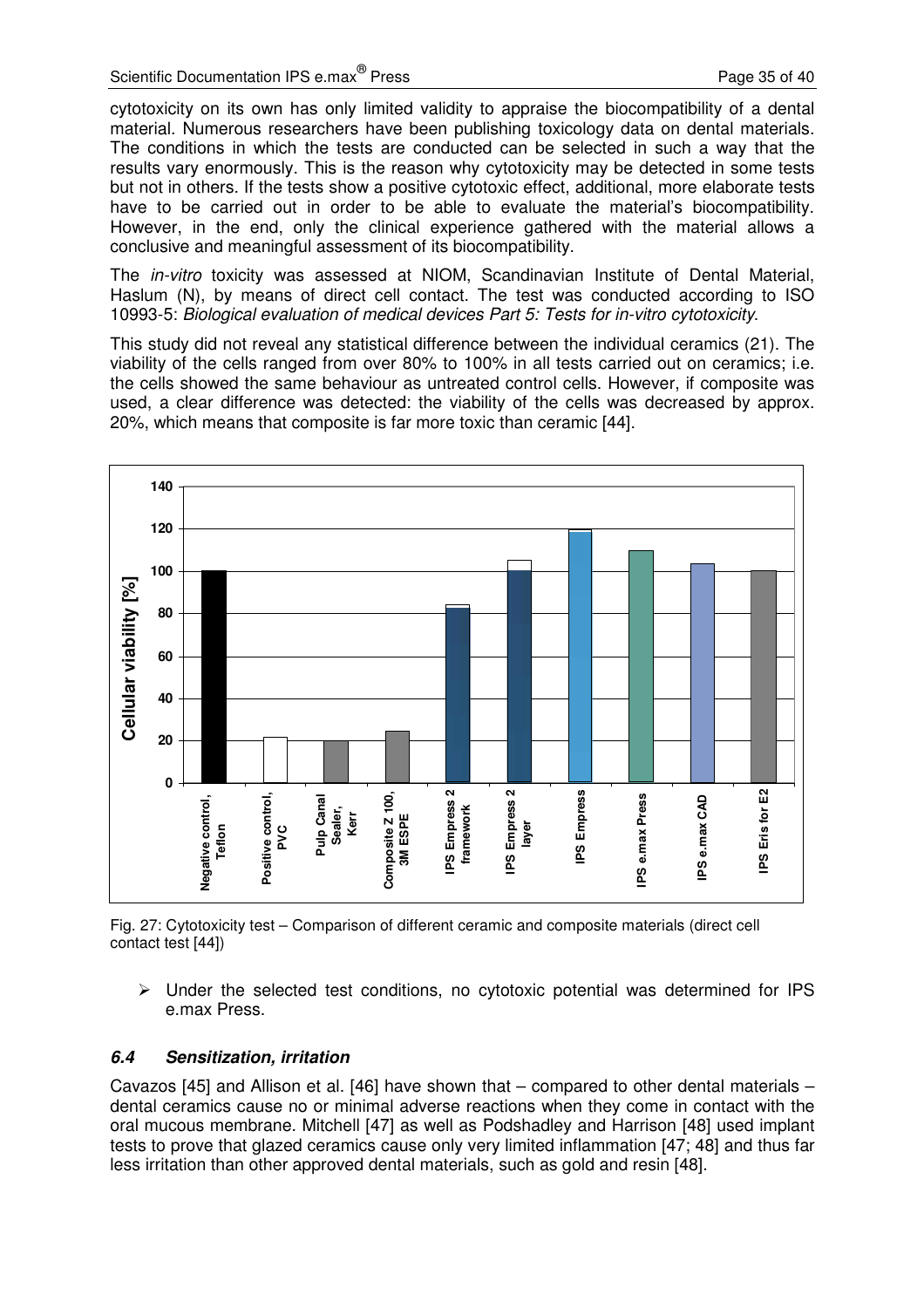Since direct irritation of the mucous membrane cells through direct contact with ceramics can virtually be ruled out, possible irritation is generally attributable to mechanical stimulus. Normally, such reactions can be prevented by observing the IPS e.max Press Instructions for Use.

 $\triangleright$  Compared with other dental materials, ceramics show a lower potential to cause irritation or sensitization, if any at all.

#### **6.5 Radioactivity**

Concerns have been raised regarding the possible radioactivity of dental ceramics. The origin of these concerns date back to the seventies, when small amounts of radioactive fluorescent substances were employed in various metal-ceramic systems [49-51]. In this respect, the possible radiation levels were measured in relation to the ceramic materials in the oral cavity [52]. Several alternatives to attain fluorescence in dental materials without using radioactive additives have become available since the eighties. We may therefore assume that all the major manufacturers stopped using radioactive ingredients in their materials from that time onwards.

Nonetheless, possible sources of radioactivity cannot be so easily ruled out. Minute impurities of uranium or thorium in raw materials, which are sometimes used in their natural state, or in pigments are difficult to remove [49]. Consequently, the standards on ceramic materials (EN ISO 6872; EN ISO 9693; ISO 13356) forbid the use of radioactive additives and stipulate the maximum level of radioactivity permissible in ceramic materials.

The following levels of radioactivity have been measured in IPS e.max Press by means of γspectrometry.

|                                               | $^{238}$ U [Bq/g] | $232$ Th [Bq/g] |
|-----------------------------------------------|-------------------|-----------------|
|                                               |                   |                 |
| <b>IPS e.max Press</b>                        | < 0.030           | < 0.030         |
| Threshold value according to<br>ISO 6872:2008 | 1.000             |                 |

Jülich Research Centre (2006)

 $\triangleright$  The radioactivity of IPS e.max Press is far below the limit value specified in the relevant standard. (By comparison, the activity of the earth's crust is in the range of 0.030 Bq/g for  $^{238}$ U and  $^{232}$ Th.)

#### **6.6 Biological risk to user and patient**

The dental technician is exposed to the highest risk potential (the risk to the dentist is rather negligible), as ceramic materials are frequently ground in the laboratory. The fine mineral dust created in the process should not be inhaled. This potential risk can be eliminated by using suction equipment and a protective mask.

The dentist, who handles the completed restoration, is unlikely to face any risk at all.

The biological risk posed to the patient is also very low. Ingestion of abraded ceramic particles or swallowing of delaminated ceramic may be considered harmless to the health of the patient. If the ceramic is used for the appropriate indication and adequately fitted to the dentition, local or systemic side effects are unlikely to occur [37; 53].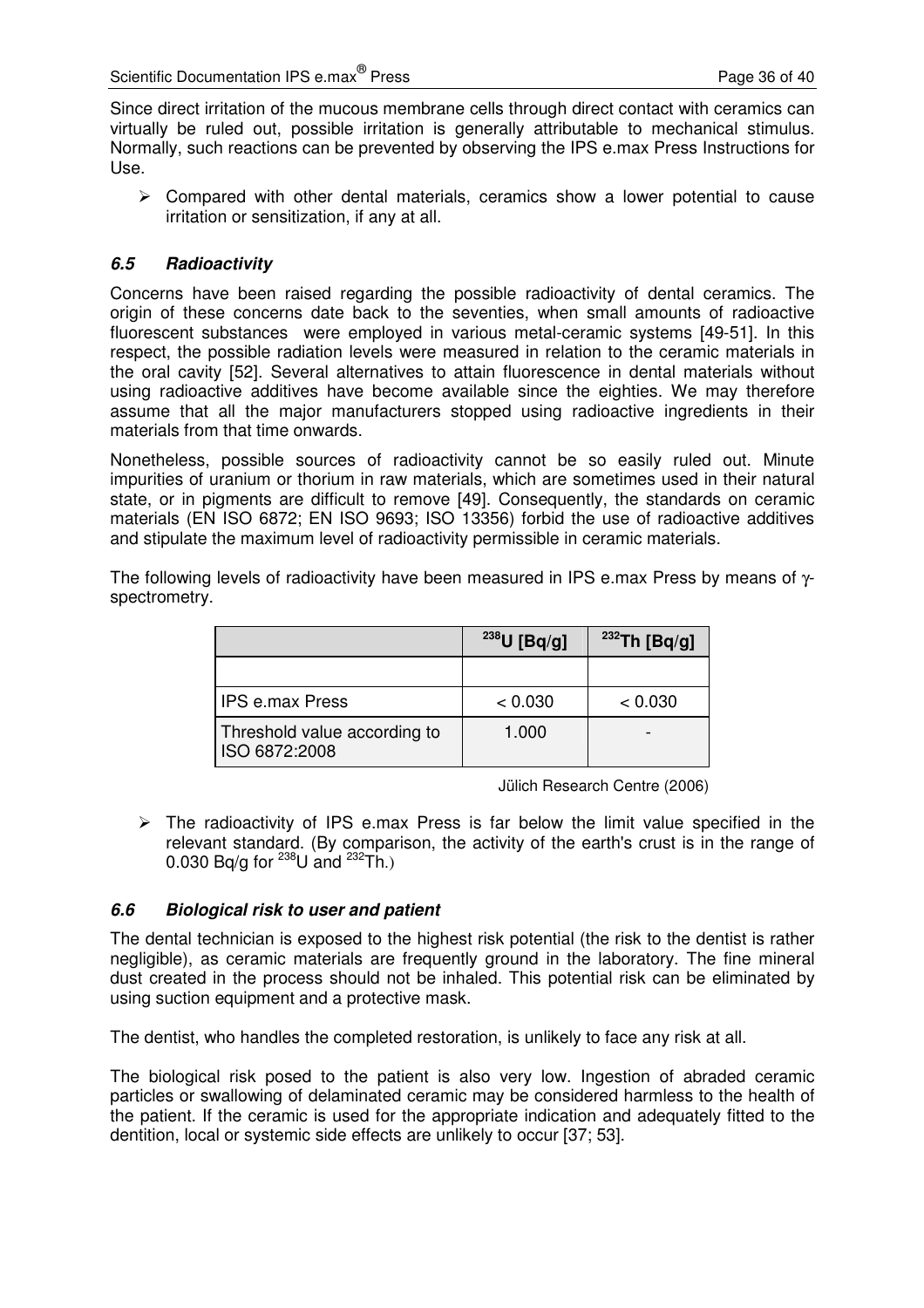#### **6.7 Clinical experience**

Clinical experiences with lithium disilicate ceramic materials (IPS Empress 2, IPS e.max Press) date as far back as 1998. Undesired effects related to biocompatibility issues have not been reported to date.

#### **6.8 Conclusion**

Lithium disilicate ceramics have been tested for any type of toxicological potential in view of their use as medicinal device. A clinical track record of more than 10 years and the cytotoxicity and in-vivo test results of several accredited test institutes provide more meaningful information than individual publications on in-vitro toxicity.

This synopsis shows that dental ceramics generally involve a very low hazard, while they offer a high level of biocompatibility. From this perspective, ceramic materials should be preferred for dental applications.

In view of the present data and today's level of knowledge, it can be stated that IPS e.max Press does not feature a toxic potential. A health risk for patients, dental technicians and dentists can be excluded, provided IPS e.max Press is used according to the instructions of the manufacturer.

### **7. References**

- 1. Kracek F. The binary system Li2O SiO2. PhysChem 1930:2641-2650.
- 2. Albakry M, Guazzato M, Swain MV. Biaxial flexural strength, elastic moduli, and x-ray diffraction characterization of three pressable all-ceramic materials. J Prosthet Dent 2003;89:374-380.
- 3. Albakry M, Guazzato M, Swain MV. Fracture toughness and hardness evaluation of three pressable all-ceramic dental materials. J Dent 2003;31:181-188.
- 4. Berge HX, Sorensen JA, Edelhoff D. Split energy factor theory in fracture analysis of dental ceramics. J Dent Res 2001;80:57.
- 5. Sorensen JA, Berge HX, Edelhoff D. Effect of storage media and fatigue loading on ceramic strength. J Dent Res 2000;79:217.
- 6. Anusavice KJ, Della Bona A, Mecholsky JJ. Fracture behavior of Leucite- and Lithia-Disilicate-based hot-pressed ceramics. J Dent Res 2001;80:544.
- 7. Ludwig K, Kubick S, Klopfer S. In vitro investigations on the fracture strength of anterior bridges made of IPS Empress, IPS Empress 2 and new all-ceramic materials. Int Symp Crystallization in Glasses & Liquids 2000;73:293-317.
- 8. Marx R, Fischer H, Weber M, Jungwirth F. Rissparameter und Weibullmodule: unterkritisches Risswachstum und Langzeitfestigkeit vollkeramischer Materialien. Dtsch Zahnärztl Z 2001;56:90-98.
- 9. Guazzato M, Albakry M, Ringer SP, Swain MV. Strength, fracture toughness and microstructure of a selection of all-ceramic materials. Part I. Pressable and alumina glass-infiltrated ceramics. Dent Mater 2004;20:441-448.
- 10. Fischer H, Marx R. Fracture toughness of dental ceramics: comparison of bending and indentation method. Dent Mater 2002;18:12-19.
- 11. Steiner M, Sasse M, Kern M. Fracture resistance of all-ceramic crown systems. IADR Abstract #2999, San Diego 2011.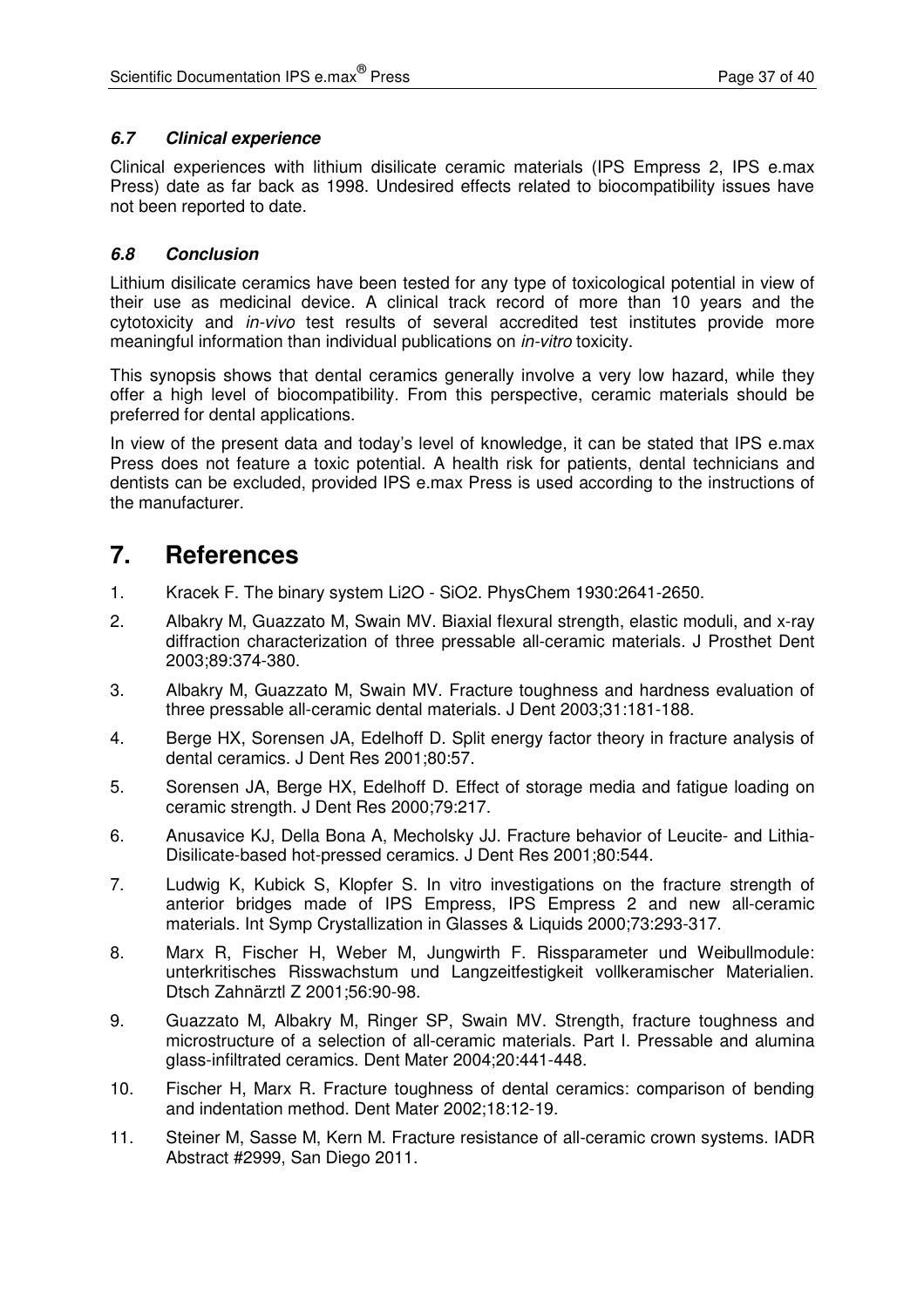- 12. Schröder S, Vergleich der Festigkeiten verschiedener Vollkeramiksysteme anhand von unterschiedlichen Norm- und Brückenprüfungen. Praxissemesterbericht FH Osnabrück, Feb. 2004.
- 13. Baldissara P, Llukacej A, Ciocca L, Valandro F, Scotti R. Translucency of zirconia copings made with different CAD/CAM systems. J Prosthet Dent 2010; 104(1):6-12.
- 14. Edelhoff D, Sorensen J. Light transmission through all-ceramic framework and cement combinations. J Dent Res (Spec Iss A) 2002;81.
- 15. Edelhoff D, Sorensen JA. Light transmission through all-ceramic framework materials and bovine dentin. J Dent Res 2001;80:600.
- 16. Stappert CFJ, Dai M, Chitmongkolsuk S, Gerds T, Strub JR. Marginal adaption of three-unit fixed partial dentures constructed from pressed ceramic systems. Br Dent J 2004;196:766-770.
- 17. Stappert CF, Att W, Gerds T, Strub JR. Fracture resistance of different partialcoverage ceramic molar restorations: An in vitro investigation. J Am Dent Assoc 2006;137:514-522.
- 18. Stappert C, Att W, Strub JR. Überlebensrate und Bruchfestigkeit von vollkeramischen Teilkronen unterschiedlicher Präparation nach thermozyklischer Kausimulation. Eine In-vitro-Studie. Abstracts 2002.
- 19. Stappert CF, Guess PC, Gerds T, Strub JR. All-ceramic partial coverage premolar restorations. Cavity preparation design, reliability and fracture resistance after fatigue. Am J Dent 2005;18:275-280.
- 20. Gehrt MA, Rafai N, Reich S, Wolfart S, Edelhoff D. Outcome of Lithium-Disilicate Crowns after 8 Years. IADR Abstract #656, Barcelona 2010.
- 21. Wolfart S, Eschbach S, Scherrer S, Kern M. Clinical outcome of three-unit lithiumdisilicate glass-ceramic fixed dental prostheses: up to 8 years results. Dent Mater 2009; 25(9):e63-71.
- 22. Wolfart S, Bohlsen F, Wegner SM, Kern M. A preliminary prospective evaluation of all-ceramic crown-retained and inlay-retained fixed partial dentures. Int J Prosthodont 2005;18:497-505.
- 23. Wolfart S, Wegner SM, Al-Halabi A, Kern M. Clinical Evaluation of marginal fit of a new experimental all-ceramic system before and after cementation. Int J Prosthodont 2003;16:587-592.
- 24. Esquivel-Upshaw JF, Anusavice KJ, Young H, Jones J, Gibbs C. Clinical performance of a lithia disilicate-based core ceramic for three-unit posterior FPDs. Int J Prosthodont 2004;17:469-475.
- 25. Esquivel-Upshaw J, Young H, Jones C, Yang M, Anusavice K. Four-Year Clinical Performance of a Lithia Disilicate-Based Core Ceramic for Posterior Fixed Partial Dentures. Int J Prosthodont 2008;21:155-160.
- 26. Esquivel-Upshaw JF, Young H, Jones J, Yang M, Anusavice KJ. In vivo wear of enamel by a lithia disilicate-based core ceramic used for posterior fixed partial dentures: first-year results. Int J Prosthodont 2006;19:391-396.
- 27. Suputtamongkol K, Anusavice KJ, Suchatlampong C, Sithiamnuai P, Tulapornchai C. Clinical performance and wear characteristics of veneered lithia-disilicate-based ceramic crowns. Dent Mater 2008;24:667-673.
- 28. Guess PC, Stappert CF, Strub JR. Erste klinische Ergebnisse einer prospektiven Studie an IPS-e.max-Press- und CEREC-ProCAD-Teilkronen. Schweiz Monatsschr Zahnmed 2006;116:493-500.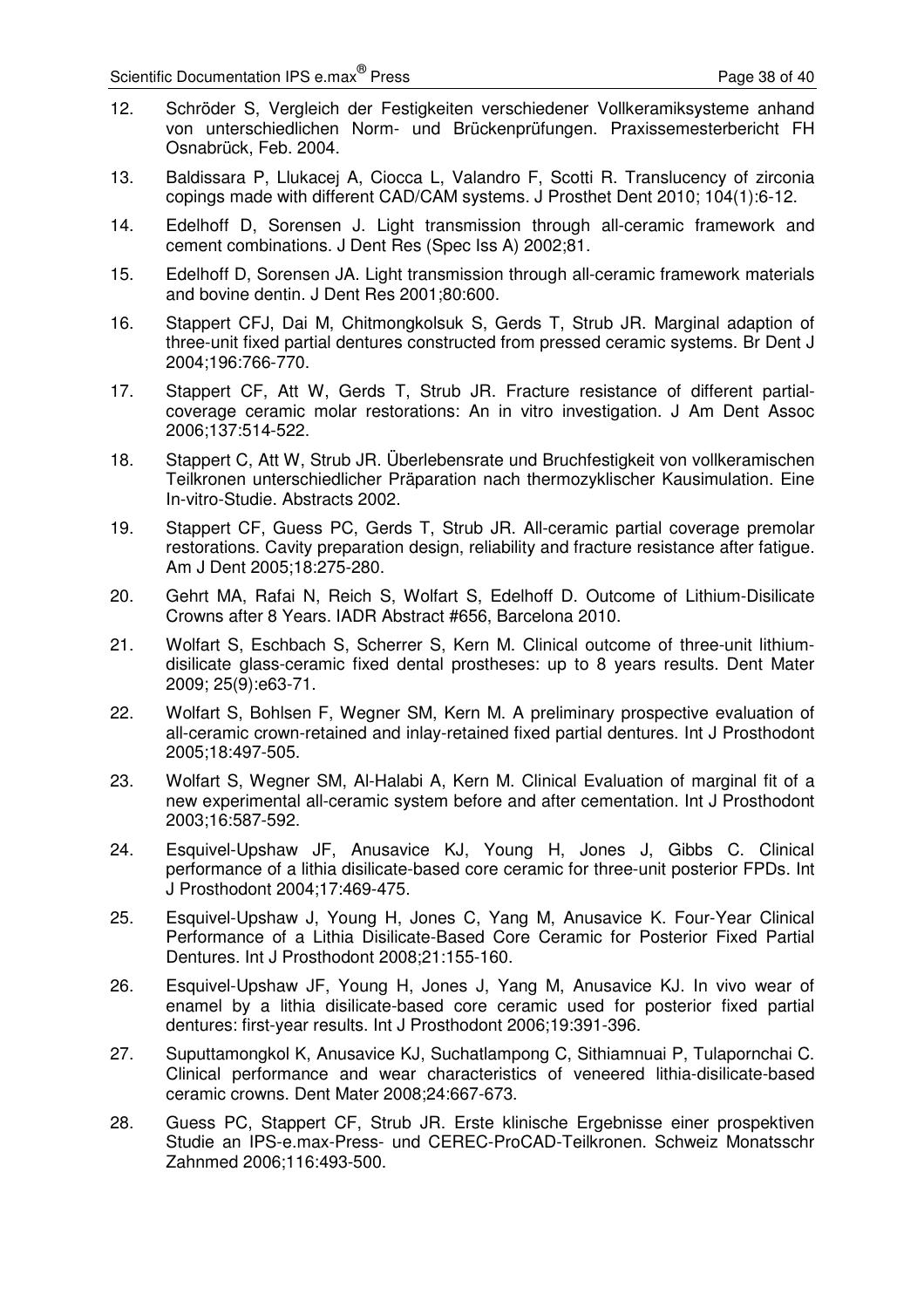- 29. Guess PC, Strub JR, Steinhart N, Wolkewitz M, Stappert CF. All-ceramic partial coverage restorations—midterm results of a 5-year prospective clinical splitmouth study. J Dent 2009;37(8):627-37.
- 30. Etman MK, Watson TF, Woolford MJ. Clinical performance of experimental glassceramic posterior crowns: 3D measurement of clinical wear. J Dent Res (Spec Iss A) 2002;81.
- 31. Etman MK, Woolford MJ, Watson TF. 3-year Clinical Evaluation of Experimental Glass-Ceramic Crowns: In-vivo Elemental Analysis. J Dent Res 2004;83(Spec Iss A):Abstract #0197.
- 32. Etman MK, Woolford MJ, Dunne SM, Wilson N. 54 Months Clinical Performance and Crack Propagation in All-Ceramic Restorations. J Dent Res 2005;84(Spec Iss A).
- 33. Etman MK, Woolford MJ. 7-year Clinical Evaluation of All-ceramic Crowns: Wear and Crack Analysis. IADR Abstract #0308, Toronto 2008.
- 34. Etman MK, Woolford MJ, Dunne S. Quantitative measurement of tooth and ceramic wear: in vivo study. Int J Prosthodont 2008;21(3):245-52.
- 35. The Dental Advisor. IPS e.max 4-year Clinical Performance. June 2010;27(5).
- 36. Böning K, Ullmann U, Wolf A, Lazarak K, Walter M. Dreijährige klinische Bewährung konventionell zementierter Einzelkronen aus Lithiumdisilikat-Keramik. Deutsche Zahnärztliche Zeitschrift 2006;61:604-611.
- 37. Anusavice KJ. Degradability of dental ceramics. Adv Dent Res 1992;6:82-89.
- 38. McLean J. Wissenschaft und Kunst der Dentalkeramik. Quintessenz Verlags-GmbH; Berlin 1978.
- 39. Roulet J, Herder S. Seitenzahnversorgung mit adhäsiv befestigten Keramikinlays Quintessenz Verlags-GmbH, Berlin 1989.
- 40. Ludwig K. Lexikon der Zahnmedizinischen Werkstoffkunde. Quintessenz Verlags-GmbH; Berlin 2005.
- 41. Wataha JC. Principles of biocompatibility for dental practitioners. J Prosthet Dent 2001;86:203-209.
- 42. Anusavice K. Phillips' Science of Dental Materials. Eleventh Edition. W. B. Saunders Company Philadelphia; 2003.
- 43. Schäfer R, Kappert HF. Die chemische Löslichkeit von Dentalkeramiken. Dtsch Zahnärztl Z 1993;48:625-628.
- 44. Dahl JE. MTT-test. NIOM Report No. 004/04. 2004.
- 45. Cavazos E, Jr. Tissue response to fixed partial denture pontics. J Prosthet Dent 1968;20:143-153.
- 46. Allison JR, Bhatia HL. Tissue changes under acrylic and porcelain pontics. J Dent Res 1958;37:66-67.
- 47. Mitchell DF. The irritational qualities of dental materials. J Am Dent Assoc 1959;59:954-966.
- 48. Podshadley AG, Harrison JD. Rat connective tissue response to pontic material. J Prosthet Dent 1966;16:110-118.
- 49. Fischer-Brandies E, Pratzel H, Wendt T. Zur radioaktiven Belastung durch Implantate aus Zirkonoxid. Dtsch Zahnarztl Z 1991;46:688-690.
- 50. Moore JE, MacCulloch WT. The inclusion of radioactive compounds in dental porcelains. Br Dent J 1974;136:101-106.